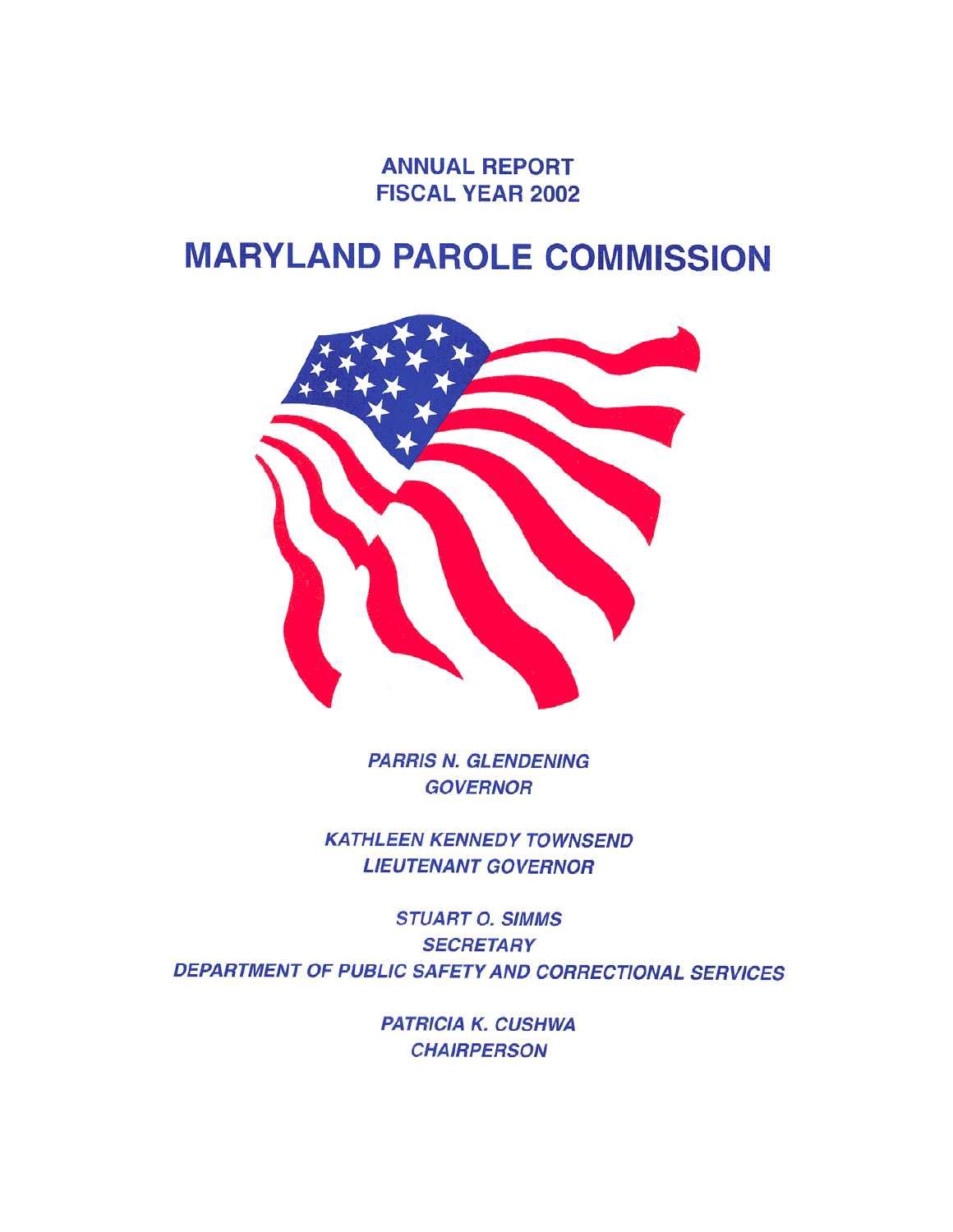#### **STATE OF MARYLAND** DEPARTMENT OF PUBLIC SAFETY AND CORRECTIONAL SERVICES

PARRIS N. GLENDENING KATHLEEN KENNEDY TOWNSEND STUART O. SIMMS



**MARYLAND PAROLE COMMISSION** 6776 REISTERSTOWN ROAD, SUITE 307 BALTIMORE, MARYLAND 21215-2343 PHONE 410-585-3200 FACSIMILE 410-764-4355 Toll Free Number 1-877-241-5428 TTY FOR THE DEAF 410-486-0677

PATRICIA K. CUSHWA CHAIRPERSON<br>CANDACE BECKETT MICHAEL C. BLOUNT<br>THOMAS V. MILLER<br>NANCY L. MURPHY<br>FRANK G. PAPPAS MACEO M. WILLIAMS<br>EDWARD V. WOODS **COMMISSION MEMBERS** 

The Honorable Stuart O. Simms **Department of Public Safety and Correctional Services** Towson, MD 21204

**Dear Secretary Simms:** 

I am pleased to submit to you the Maryland Parole Commission's Annual Report for fiscal year 2002. The report chronicles the Commission's accomplishments over the past year and further broadens the base for future improvements. The Commission is looking forward to future challenges and to enhancing its commitment to address critical public safety issues through activities planned for fiscal year 2003. They include:

- Developing the Residential Substance Abuse Treatment Mutual Agreement Program  $\bullet$ (RSAT-MAPs) to ensure that those offenders who are in need of treatment and who are suitable for parole release receive the necessary treatment prior to and following their release to the community.
- Validating the Commission's risk instruments through a grant administered by the Open Society to ensure that risk-based decisions are made with community safety as its number one objective.
- Achieving a full staff of hearing officers to ensure prompt and timely parole grant hearings and to expedite the parole release of those offenders determined to be acceptable for community supervision.
- Partnering with the Division of Correction to provide a report on diminution credits to the 2003 General Assembly.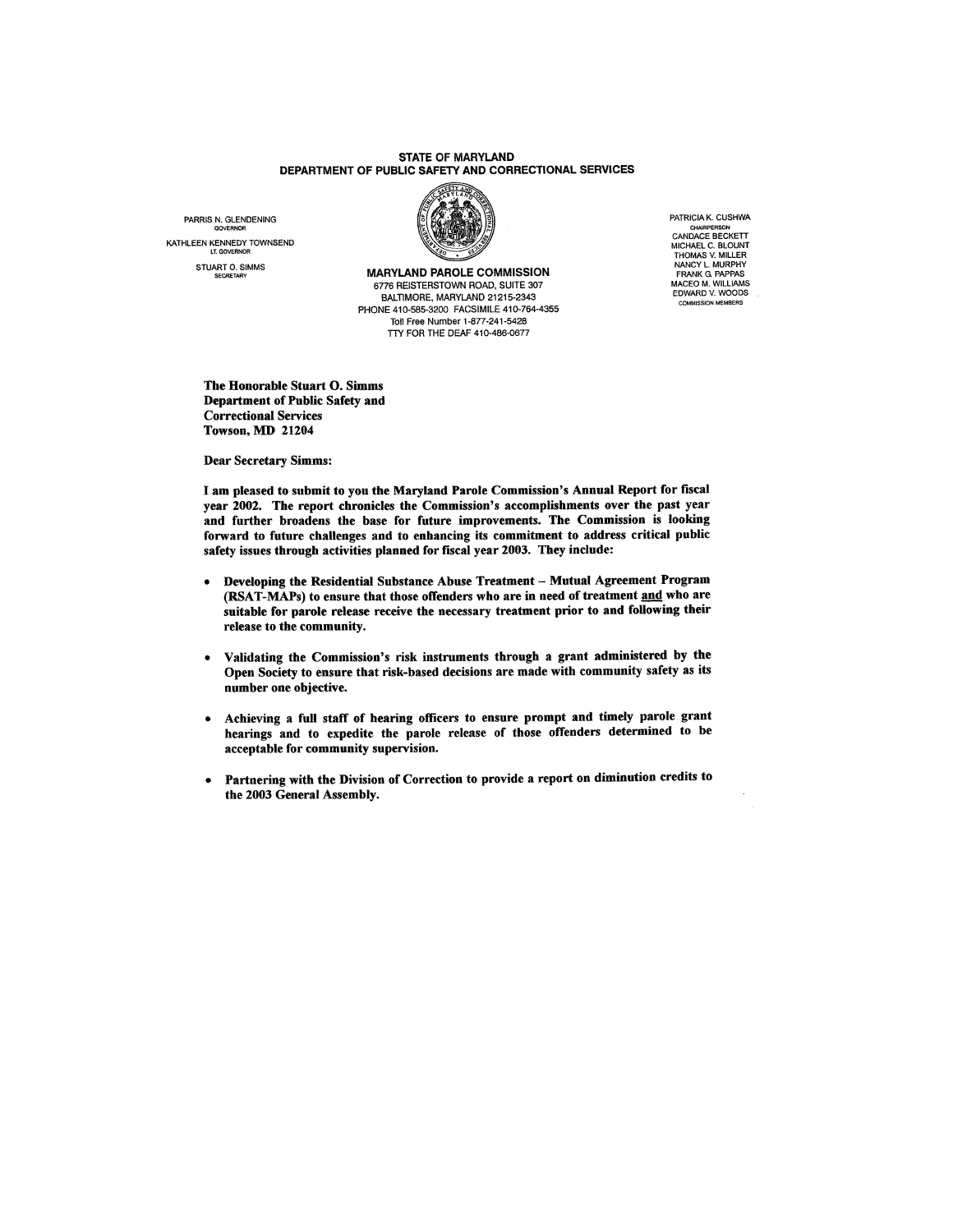We thank you and the Department for your guidance and support over the past year. We appreciate your assistance to the Commission in our exploration of new ways to achieve our goals and objectives and of meeting our mission and structuring mandates.

Sincerely,

Ancie de Gevoluire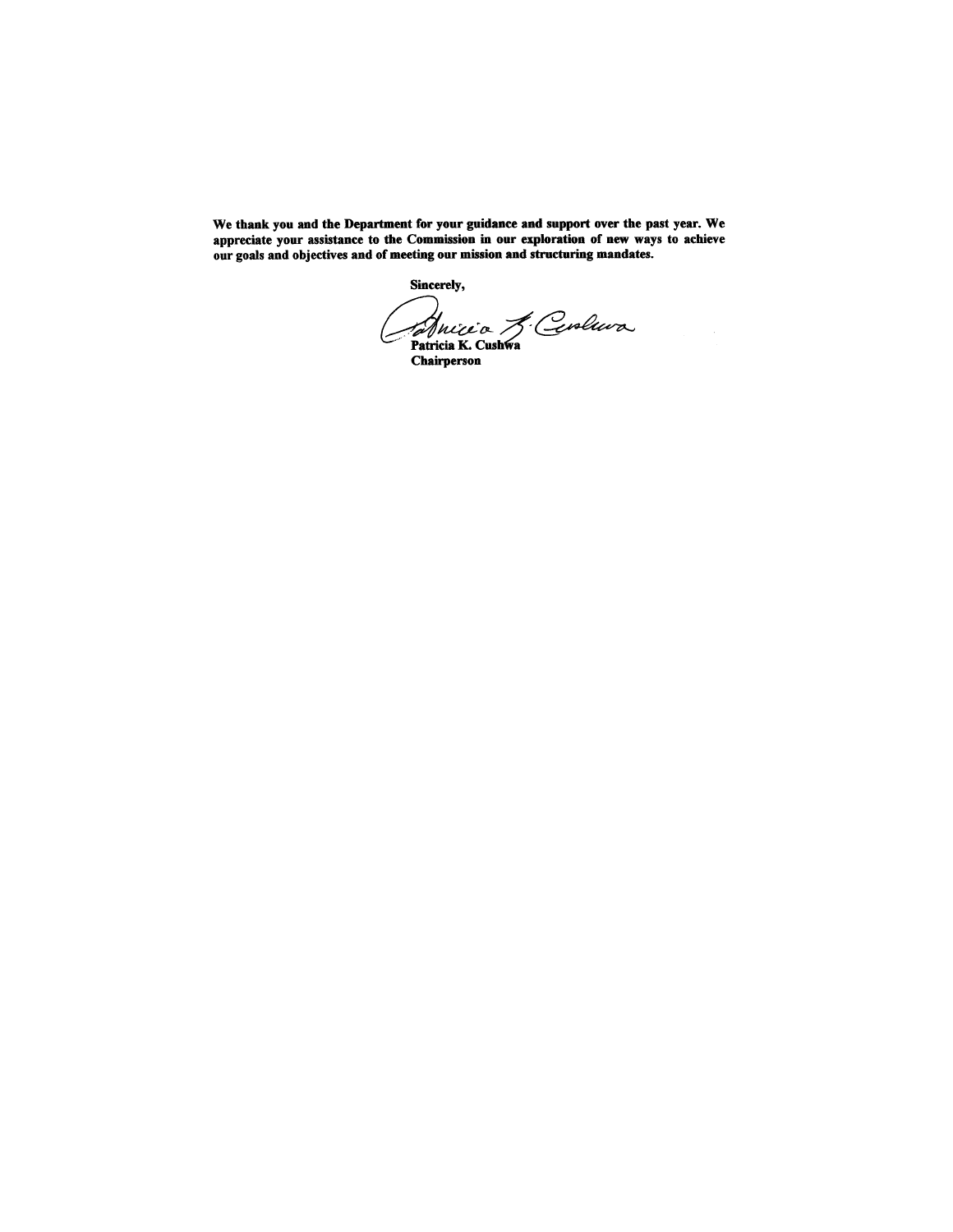# **TABLE OF CONTENTS**

|                   | <b>LETTER - CHAIRPERSON TO SECRETARY</b>                                                                                                      | i, ii          |
|-------------------|-----------------------------------------------------------------------------------------------------------------------------------------------|----------------|
|                   | <b>TABLE OF CONTENTS</b>                                                                                                                      | iii            |
|                   | <b>BRIEF HISTORY OF THE PAROLE COMMISSION</b>                                                                                                 | $\mathbf{1}$   |
|                   | PROGRAM DESCRIPTION, MISSION, VISION, VALUES                                                                                                  | $\overline{2}$ |
|                   | <b>EXECUTIVE SUMMARY</b>                                                                                                                      | $\mathbf{3}$   |
|                   | HIGHLIGHTS/ACCOMPLISHMENTS - FISCAL YEAR 2002                                                                                                 | 4, 5           |
|                   | <b>JOINT COMMITTEE ON PAROLE ISSUES/ACCOMPLISHMENTS</b><br><b>COMMISSION COMMUNITY OUTREACH PROJECT</b>                                       | 6<br>6         |
| <b>TABLES</b>     |                                                                                                                                               |                |
| 1.<br>1A.         | <b>Hearing Workload Summary</b><br><b>Inmates Released on Parole</b>                                                                          | 7<br>7         |
| 2.<br>3.          | <b>Parole Grant Hearings</b><br><b>Parole Revocations</b>                                                                                     | 8<br>9         |
| 4.<br>5.<br>6.    | Liaison Agent/Waiver (LA/W) Revocation Hearings<br><b>Preliminary Parole Revocation Hearings</b><br><b>Commission Administrative Activity</b> | 10<br>11<br>12 |
| 7.                | <b>Victim Services</b><br><b>HOW PAROLE WORKS IN MARYLAND</b>                                                                                 | 13<br>$14-19$  |
| <b>APPENDICES</b> |                                                                                                                                               |                |
| I                 | <b>Parole Hearing Flow Chart</b>                                                                                                              | 20             |
| $\mathbf{I}$      | <b>Conditions of Parole</b>                                                                                                                   | 21             |
| $\mathbf{III}$    | <b>Supervision Process Flow Chart</b>                                                                                                         | 22             |
| IV                | <b>Table of Organization</b>                                                                                                                  | 23             |
| $\mathbf{V}$      | <b>Commissioners</b>                                                                                                                          | 24             |
| VI                | <b>Budget Appropriation</b>                                                                                                                   | 25             |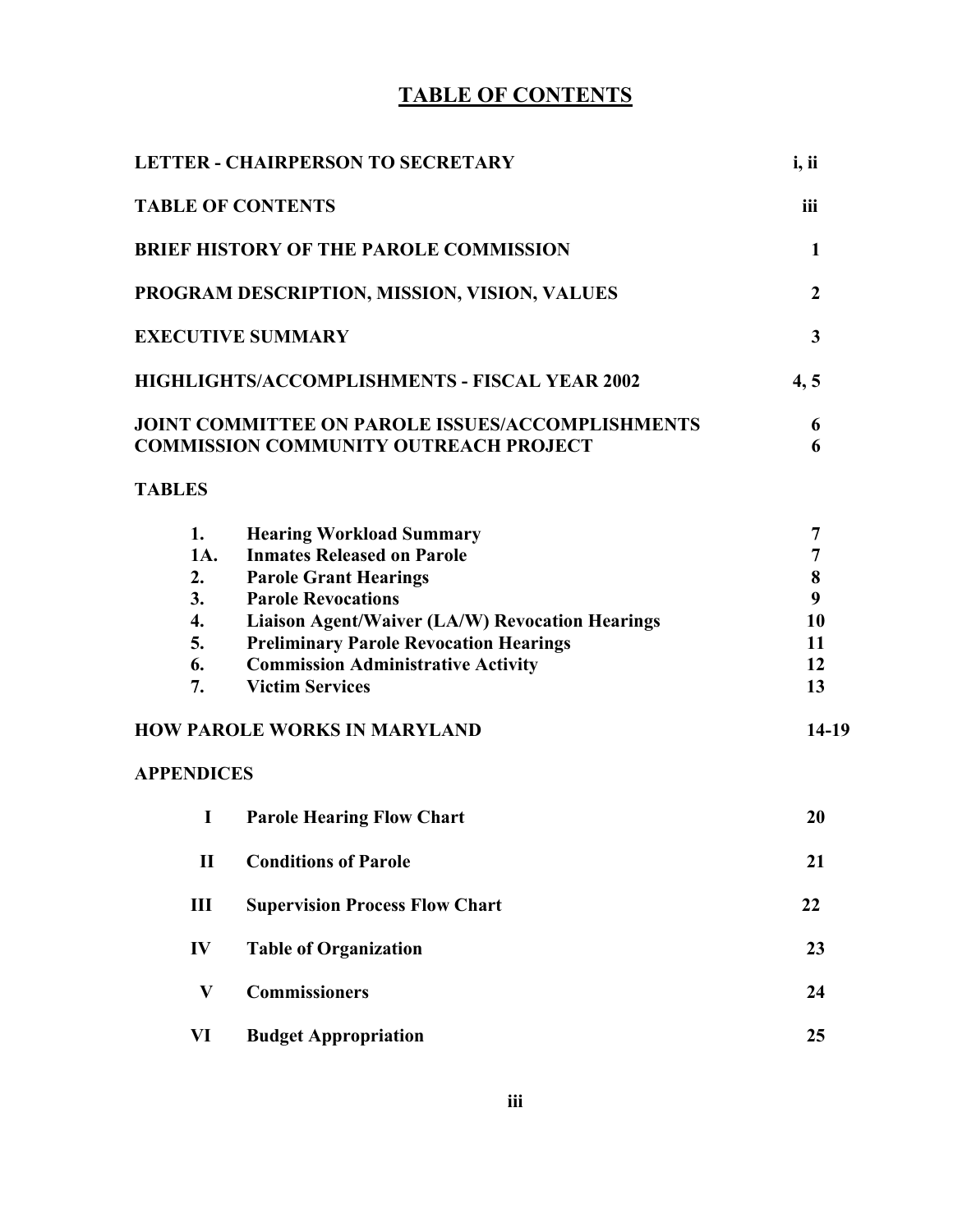#### **A BRIEF HISTORY OF THE PAROLE COMMISSION**

**The Maryland Parole Commission was created by Chapter 540, Acts of 1976, to replace the Board of Parole. The Board of Parole had been established by Chapter 457, Acts of 1968, to replace the Board of Parole and Probation. The Board of Parole functioned primarily on a part-time basis, whereas the current Commission is comprised of eight full-time members.** 

**The Commission is an agency of the Department of Public Safety and Correctional Services. The Secretary of the Department appoints the Commission's Chairperson from among the eight members of the Commission. The members of the Commission are also appointed by the Secretary of the Department of Public Safety and Correctional Services with the approval of the Governor and the advice and consent of the Senate.** 

**Patricia K. Cushwa was appointed Chairperson of the Commission in April 1997. She was first appointed to the Commission in June 1992 and was re-appointed to a second six-year term in January 1998.**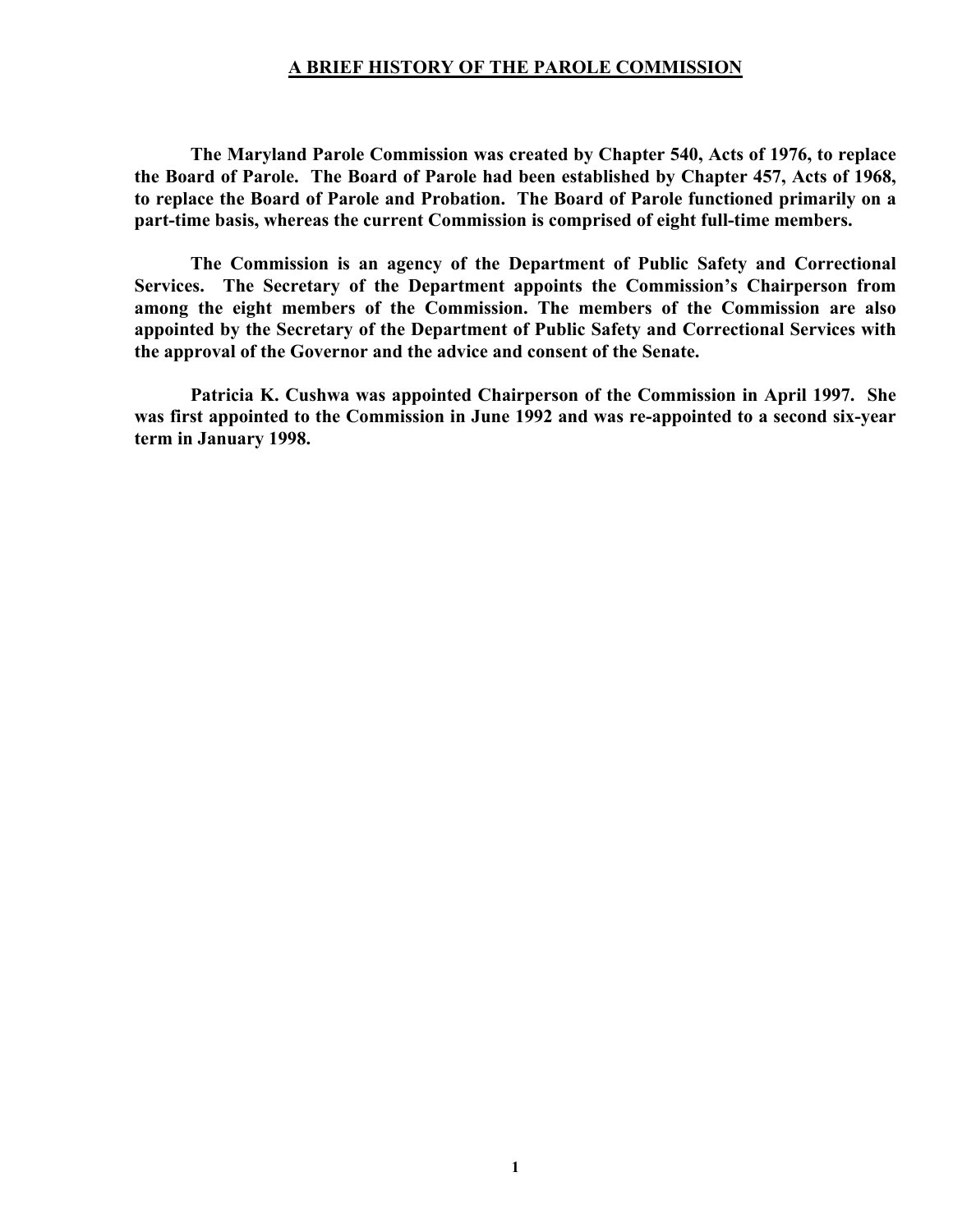#### **THE MARYLAND PAROLE COMMISSION'S PROGRAM DESCRIPTION, MISSION AND VISION**

#### **PROGRAM DESCRIPTION**

**Under Title 7 of the Correctional Services Article of the Annotated Code of Maryland, the Maryland Parole Commission hears cases for parole release and revocation, and is authorized to release on parole inmates sentenced under the laws of Maryland from any correctional institution except Patuxent Institution. The Commission can issue warrants for the return to custody of alleged parole violators and can suspend or revoke parole upon showing a violation of the conditions of parole. The Commission also makes recommendations to the Governor on pardons, commutations of sentences and parole of inmates sentenced to life imprisonment.** 

#### **MISSION**

**The Maryland Parole Commission enhances public safety and promotes safe communities through sound and timely parole grant decisions and determinations regarding the revocation of parole and mandatory supervision release. The Commission encourages victim input as an integral part of the parole decision-making process.** 

#### **VISION**

**The Maryland Parole Commission will build strong partnerships with victims, the judiciary, and other criminal justice agencies to better serve the community. We will use needs/risk assessment of offenders to enhance parole decision-making and public safety. We will parole offenders who have the potential to become law-abiding citizens.**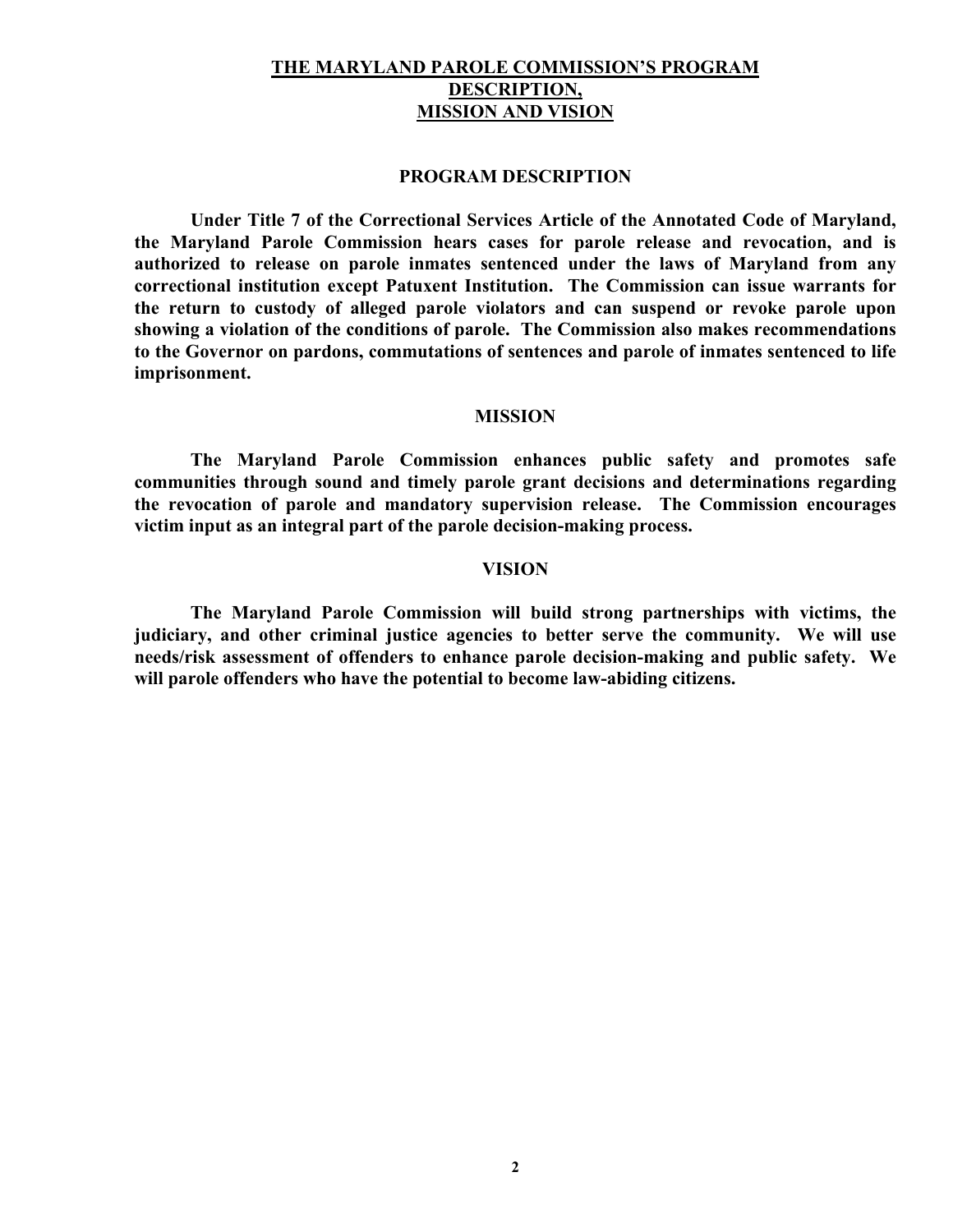# **EXECUTIVE SUMMARY**

**The Maryland Parole Commission has paroling authority over the vast majority of the inmate population of more than 25,000 offenders serving Maryland sentences in State, local, and foreign jurisdictions. It also has supervision and revocation authority for over 15,000 parolees and mandatory releasees under supervision in Maryland and elsewhere.** 

**The only other paroling authorities in the State are the Board of Review of Patuxent Institution and the Governor. The Board of Review of Patuxent Institution has authority over an offender population with special mental health needs. The Governor, in addition to executive clemency powers, has paroling authority over offenders serving life sentences.** 

**The Commission conducts approximately 12,000 hearings every year. The resulting decisions are made directly by the Parole Commissioners or in concert with the Commission's hearing officers through a review of the recommendations made by the hearing officers. The principal types of activities conducted by the Commission include:** 

- **• Parole grant hearings, which assess an offender's parole suitability,**
- **• "Open" parole grant hearings, which victims and members of the general public may attend and observe the parole decision-making process;**
- **• Revocation hearings, during which allegations of violations of release conditions are reviewed and appropriate action taken;**
- **• Mutual Agreement Program (MAP) negotiations, where offender specific programming is presented for the Commission's review and possible approval for a guaranteed release date conditioned upon the offender's successful completion of the program components; and**
- **• Appeals of the decision made at a parole grant hearing initiated by either the offender or by a reviewing Commissioner, during which a Commission appellate panel determines whether the decision made at the hearing is appropriate.**

**In addition to these functions, there are a variety of other Commission responsibilities, which includes the review of agents' reports concerning supervision and requests for parole retake warrants/subpoenas, office appointments with victims of incarcerated offenders and members of the general public, reprimands of releasees under supervision and other duties required to meet the Commission's mandates for supervisory oversight and gubernatorial advisement.**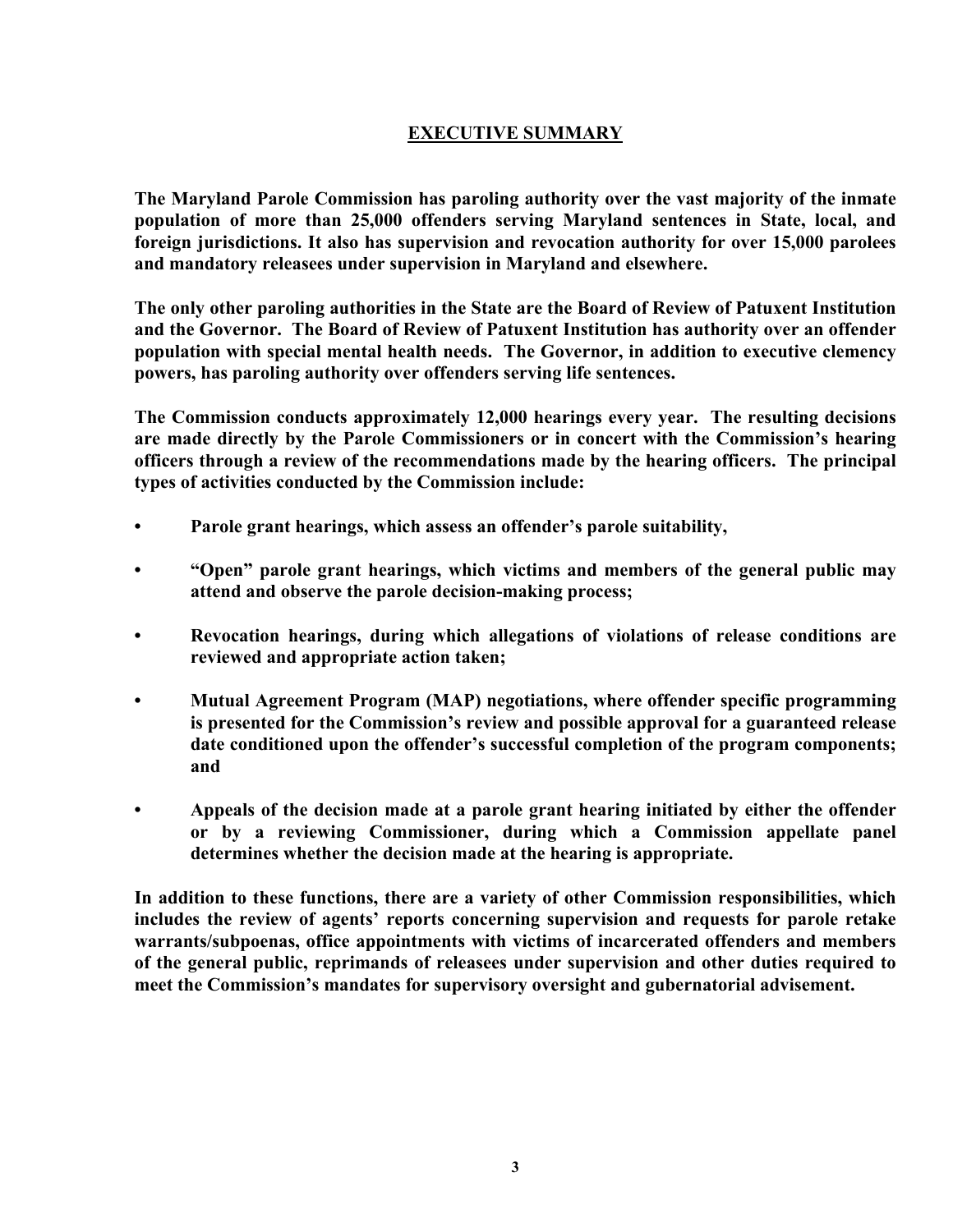# **MARYLAND PAROLE COMMISSION**

# **HIGHLIGHTS AND ACCOMPLISHMENTS - FY 2002**

#### • **OPEN PAROLE HEARINGS**

**During the 2002 session of the General Assembly, the Commission submitted and successfully supported legislation that mandates that effective October 1, 2002, open parole hearings be conducted by a panel of two Commissioners. This change enables the Commission to issue final parole decisions at all open hearings so attendees, including victims and victims' representatives, are aware of the parole decision before leaving the correctional institution.** 

**As a result of this legislation, victims and victim representatives must no longer wait for several weeks before the appeal process is exhausted.** 

#### • **NEW RISK ASSESSMENT INSTRUMENTS**

**In October 2001, the Commission adopted its new Uniform Sex Offender Policy (USOP) that is used to assess the risk for re-offending by inmates convicted of sex crimes. USOP utilizes the STATIC-99, a brief actuarial instrument that guides decisionmaking and sets recommended guidelines for time to be served prior to release. This policy addresses the Commission's need to define a "sex offender" by history as well as by conviction and to anticipate public safety factors by identifying the risks of the sex offender.** 

#### • **RECORD KEEPING EXPANSION**

**The Commission completed a massive file expansion effort in December 2001 by assuming "control" of all parole files previously maintained by the Division of Parole and Probation in addition to the 26,000 inmate parole files in its own Records Unit. This expansion of the record keeping system now allows the Commission to house 65,000 files – more than doubling its previous capacity. This permits all files to be readily available and enhances the Commission's Post-Release Unit's ability to expedite warrant requests submitted by field agents.** 

#### • **MENTAL HEALTH EVALUATIONS**

**The Commission, in conjunction with Patuxent Institution, developed a procedure to expedite mental health evaluations for parole eligible inmates, when necessary. By using the expedited procedure, the Commission greatly reduces the time from referral to completion of the evaluation thus permitting more timely parole decisions.**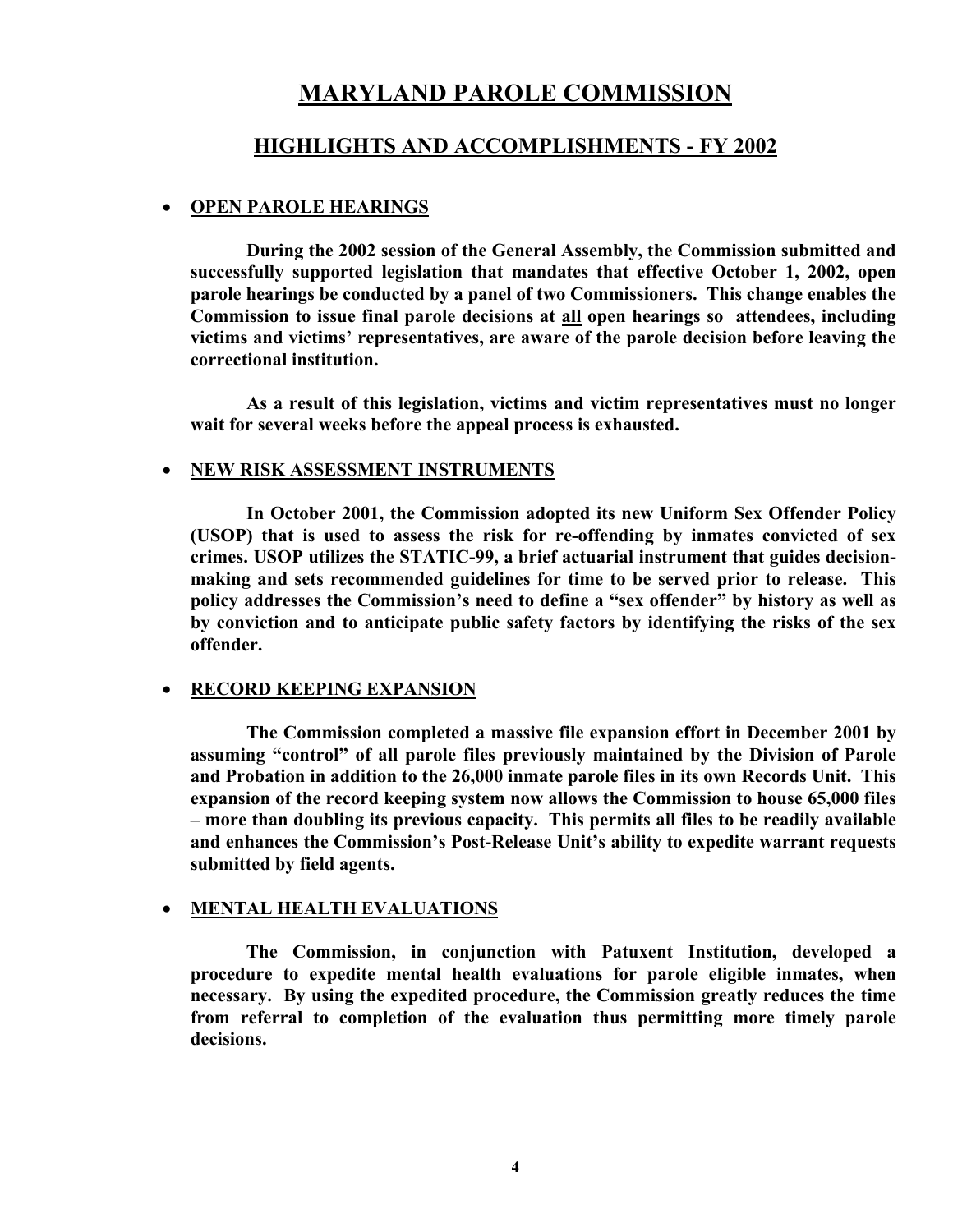# • **SPECIAL CONDITIONS**

**The Commission and the Division of Correction (DOC), during fiscal year 2002, initiated new procedures to ensure that "special conditions" be added to the existing conditions of mandatory release supervision prior to the offender's release from DOC custody. As a result, this initiative requires offenders to address issues such as substance abuse, mental health, domestic violence and others that may have led to incarceration. "Special conditions" are intended to enhance supervision strategies and to decrease the risk for re-offending. During this past fiscal year, "special conditions" were added to 521 mandatory supervision cases.**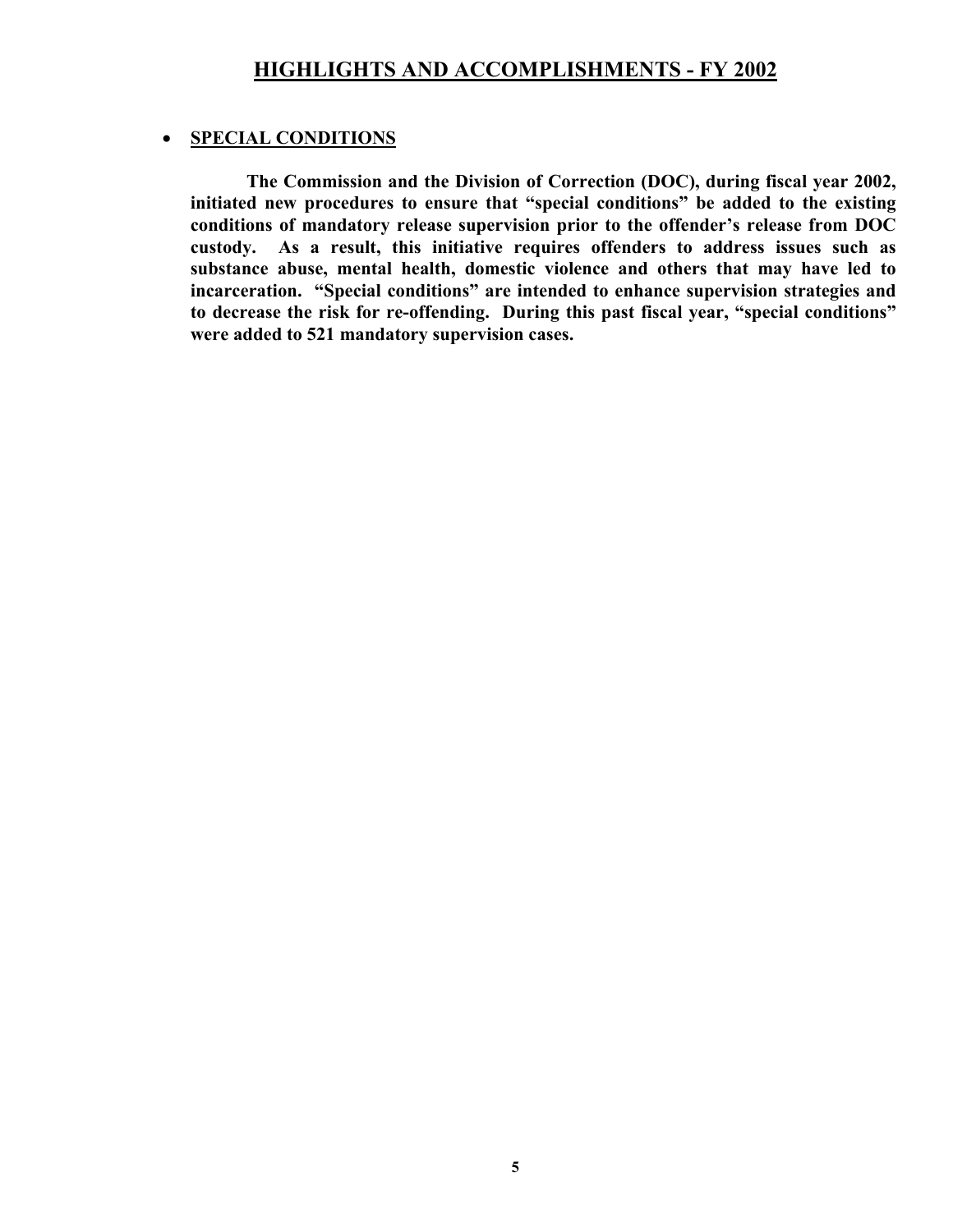# **JOINT COMMITTEE ON PAROLE ISSUES/ACCOMPLISHMENTS**

**Department of Public Safety and Correctional Services Secretary Stuart O. Simms and Maryland Court of Appeals Chief Judge Robert M. Bell established a joint committee to examine parole issues and to meet the need to improve communication between the Parole Commission and Maryland's judges. The committee is chaired by Judge Robert J. Steinberg and includes the following members:** 

- **Patricia K. Cushwa, Chairperson, Maryland Parole Commission**
- **Susan Howe Baron, Esquire, Assistant Attorney General**
- **Judge Alice P. Clark**
- **Thomas V. Miller, Commissioner, Maryland Parole Commission**
- **Judge J. Frederick Price**
- **Sally W. Rankin, Court Information Officer**
- **Maceo M. Williams, Commissioner, Maryland Parole Commission**

**The work of the Joint Committee on Parole Issues has included the publication of a newsletter titled,** *The Back Bench***, and the preparation of a reference card for judges which outlines parole eligibility for offenders convicted of violent and nonviolent crimes.** 

**The first issue of** *The Back Bench* **was published in April 2000. It will be published semiannually and will be sent to all trial judges in the State.** 

#### **COMMISSION COMMUNITY OUTREACH PROJECT IMPLEMENTED**

**The Commission members recognizing the need for better dissemination of information on parole to other members of the criminal justice community and to the general public have volunteered to specialize in and serve as resource persons for a number of criminal justice areas. The Commissioners and their chosen areas are:** 

**Commission Chairperson Patricia K. Cushwa - Speakers Bureau;** 

**Commissioner Candace H. Beckett - Sex Offender Issues;** 

**Commissioner Michael C. Blount - Open Parole Hearings and Victims Rights Issues;**

**Commissioner Thomas V. Miller, III - State's Attorneys and Public Defender's Office Liaison; Commissioner Nancy L. Murphy - Boot Camp Program and Offender Treatment Issues;** 

**Commissioner Frank G. Pappas - Parole and Probation Agent Training and Eastern Shore of Maryland Liaison. Retired September 17, 2002;** 

**Commissioner Perry Sfikas – Immigration Laws and Detainers. Appointed September 18, 2002;** 

**Commissioner Maceo M. Williams - Offender Risk Assessment and Outreach to the Judiciary; and** 

**Commissioner Edward V. Woods - Domestic Violence Issues.**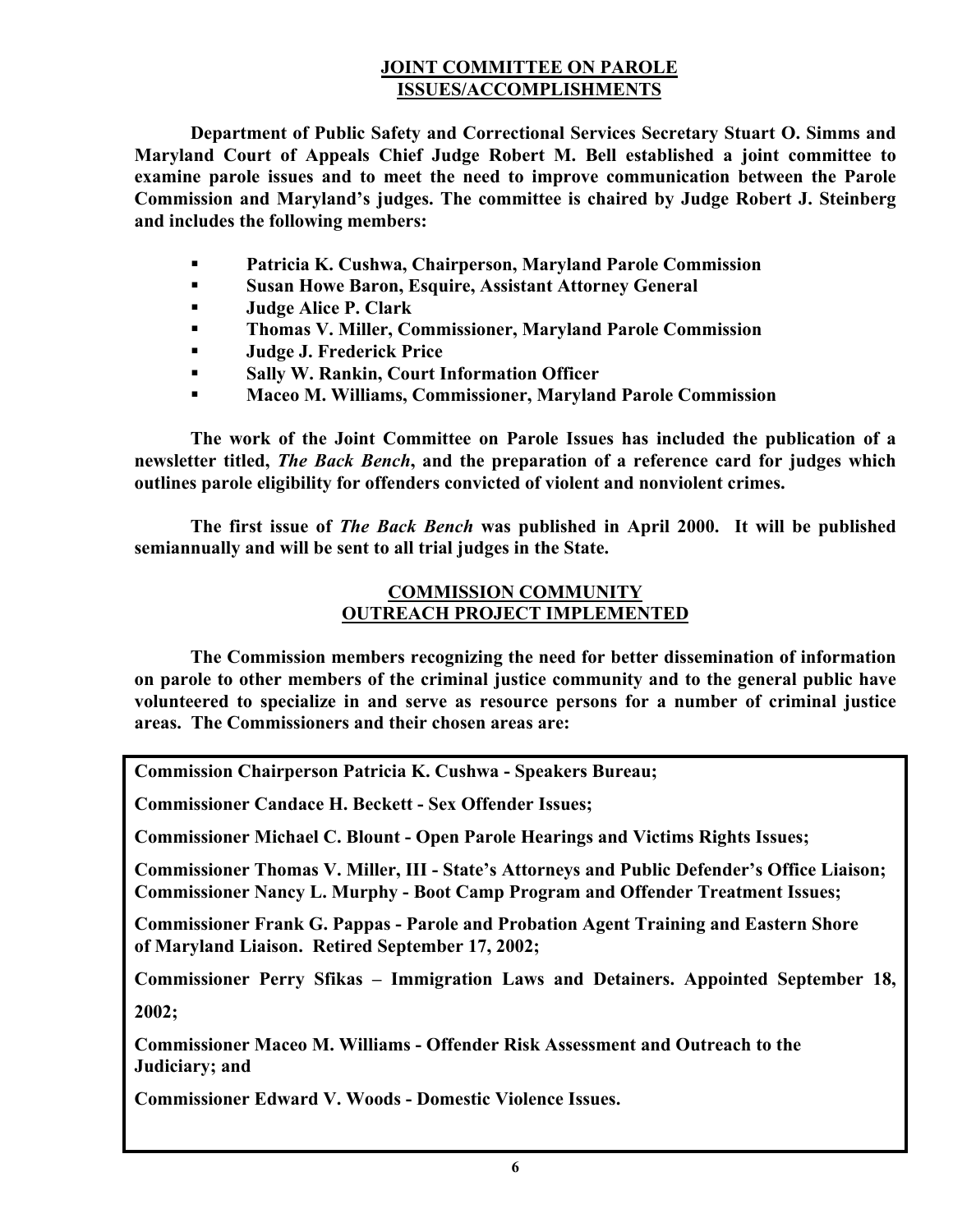#### **TABLE 1. – HEARING WORKLOAD SUMMARY**

#### **FY 2002**

| Number of Hearings Conducted                  | 11,577 |
|-----------------------------------------------|--------|
| <b>Parole Grant Hearings (Including MAPs)</b> | 7,838  |
| <b>Revocation Hearings</b>                    | 3,567  |
| <b>Preliminary Revocation Hearings</b>        | 172    |

**The hearings listed above are conducted by Commissioners or Hearing Officers in the presence of the offender at a Division of Correction (DOC) institution or a local jail facility. Taking into account the location of the hearing and the Commission's desire to maximize the use of hearing staff, 12 to 15 cases are assigned to a particular docket whenever possible.** 

**Tables 2 through 5 provide illustrations of the various types of hearings conducted by the Commission.** 

#### **TABLE 1A. – INMATES RELEASED ON PAROLE**

**FY 2002**

| $\overline{\phantom{0}}$<br><b>Inmates Released</b> | ,,, |
|-----------------------------------------------------|-----|
|                                                     |     |

**This represents the number of inmates released on parole by the Commission during FY 2002.**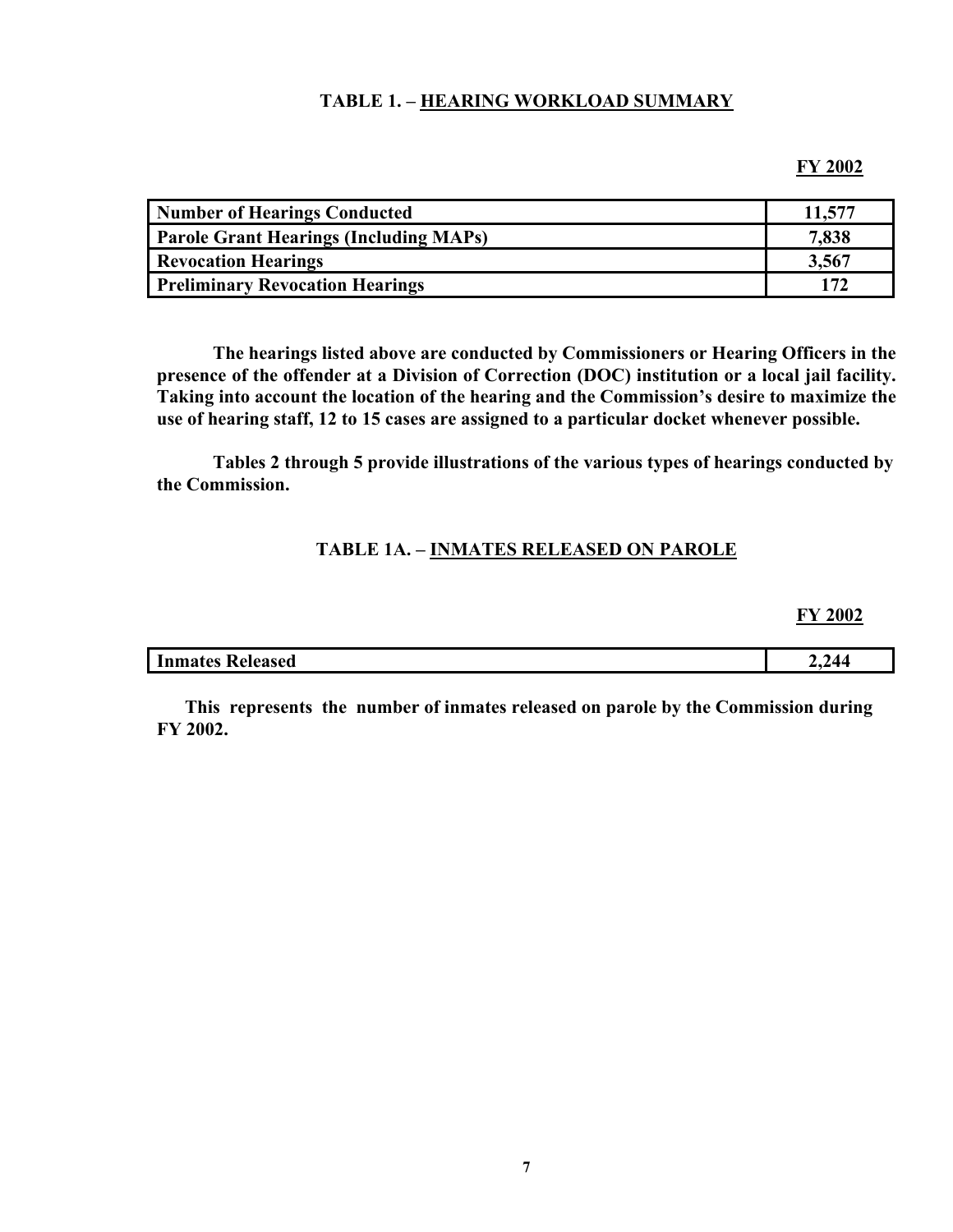#### **TABLE 2. – PAROLE GRANT HEARINGS**

| <b>Number of Hearings Conducted</b>                    | 7,838 |
|--------------------------------------------------------|-------|
| <b>Number of Division of Correction (DOC) Hearings</b> | 5,807 |
| <b>Local Jails Parole Hearings</b>                     | 1,073 |
| <b>Mutual Agreement Program Negotiations (MAPs)</b>    | 869   |
| <b>Open Parole Hearings</b>                            | 86    |
| Parole-in-Absentia Hearings                            |       |

**Parole grant hearings involving homicides and cases involving life sentences, or life with all but a fixed number of years suspended, are Commission cases and are heard by a panel of two Commissioners who make a final decision at the conclusion of the hearing. All other cases are heard by Hearing Officers who make recommendations that are reviewed by a Commissioner. If the reviewing Commissioner agrees with the Hearing Officer's recommendation, that recommendation becomes the Commission's decision. An offender may appeal this decision to a panel of two Commissioners. In instances where the reviewing Commissioner does not adopt the Hearing Officer's recommendation, an in-house appeal results and a panel of two Commissioners makes a final decision that is not appealable by the offender.** 

**The Mutual Agreement Program (MAP), initiated by the Division of Correction (DOC), identifies offenders who are likely to benefit from the completion of structured correctional programming that results in parole on a specific date, provided the offender successfully completes all the requirements of the MAP proposal. MAP hearings are conducted by a panel of two Commissioners who assess the offender's original history and institutional adjustment prior to the development of a "contract".**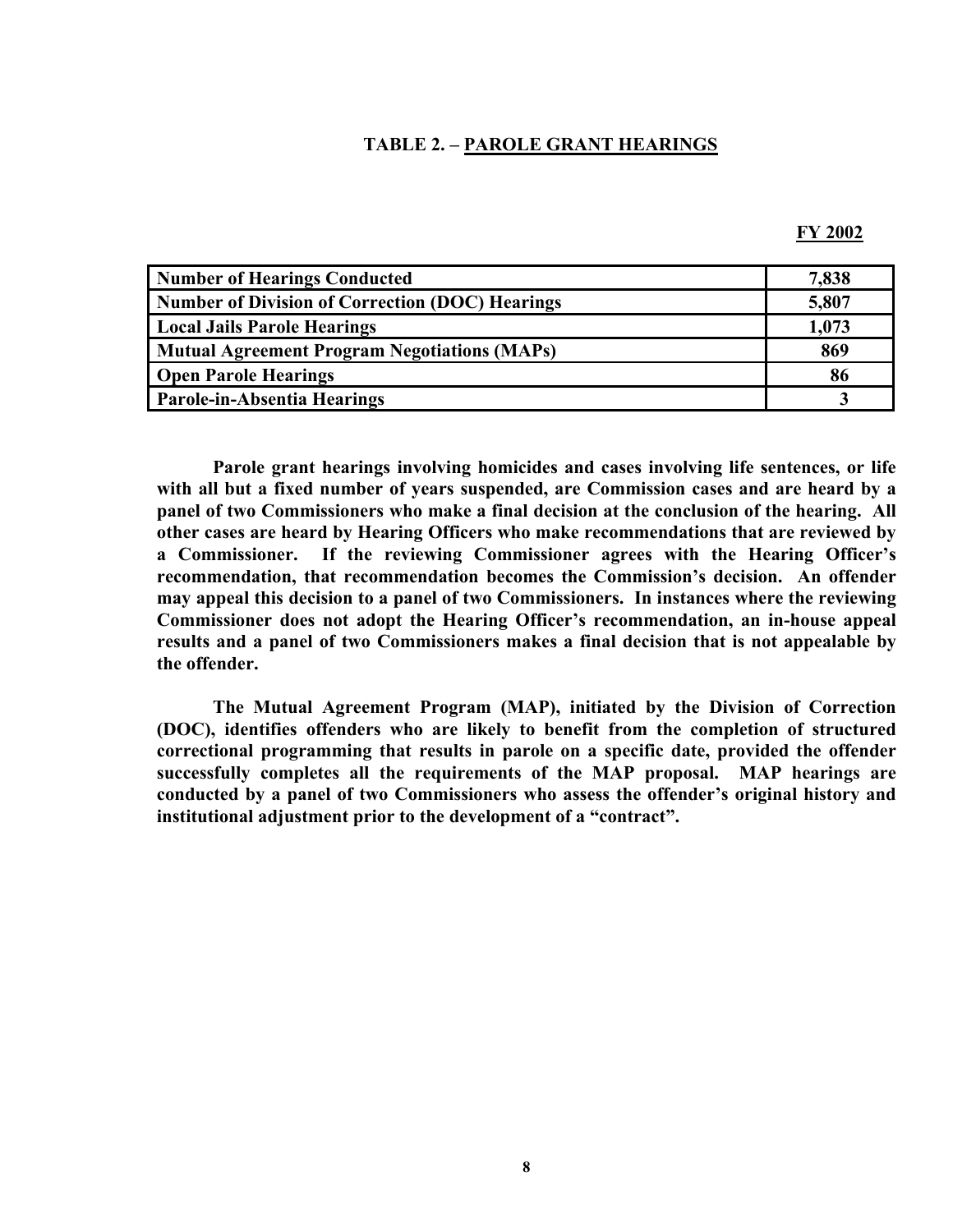#### **TABLE 3. – PAROLE REVOCATIONS**

#### **FY 2002**

| <b>Number of Revocation Hearings Scheduled</b>                      | 4,007 |
|---------------------------------------------------------------------|-------|
| <b>Number of Revocation Hearings Conducted</b>                      | 3,567 |
| <b>Number of Parole/Mandatory Supervision Release Cases Revoked</b> | 1,948 |
| <b>Number of Cases Continued Under Supervision</b>                  | 815   |
| <b>Number of "Hold" Cases</b>                                       | 263   |
| <b>Number of Cases Closed Without Revocations</b>                   | 541   |
| Number of Postponed Cases                                           | 440   |

**Revocation hearings are conducted on those offenders who allegedly violate the conditions of parole or mandatory supervision release and are returned to the Division of Correction (DOC) as a result. The parole agent who initiated the retake warrant process testifies at this hearing and is subject to cross-examination by the offender and/or the offender's attorney.** 

**The offender and any witnesses summoned to the hearing may testify. Following the hearing, the Commissioner must make a determination whether or not the offender has violated the terms of supervision. If the charges are substantiated an appropriate sanction is imposed by the Commissioner.**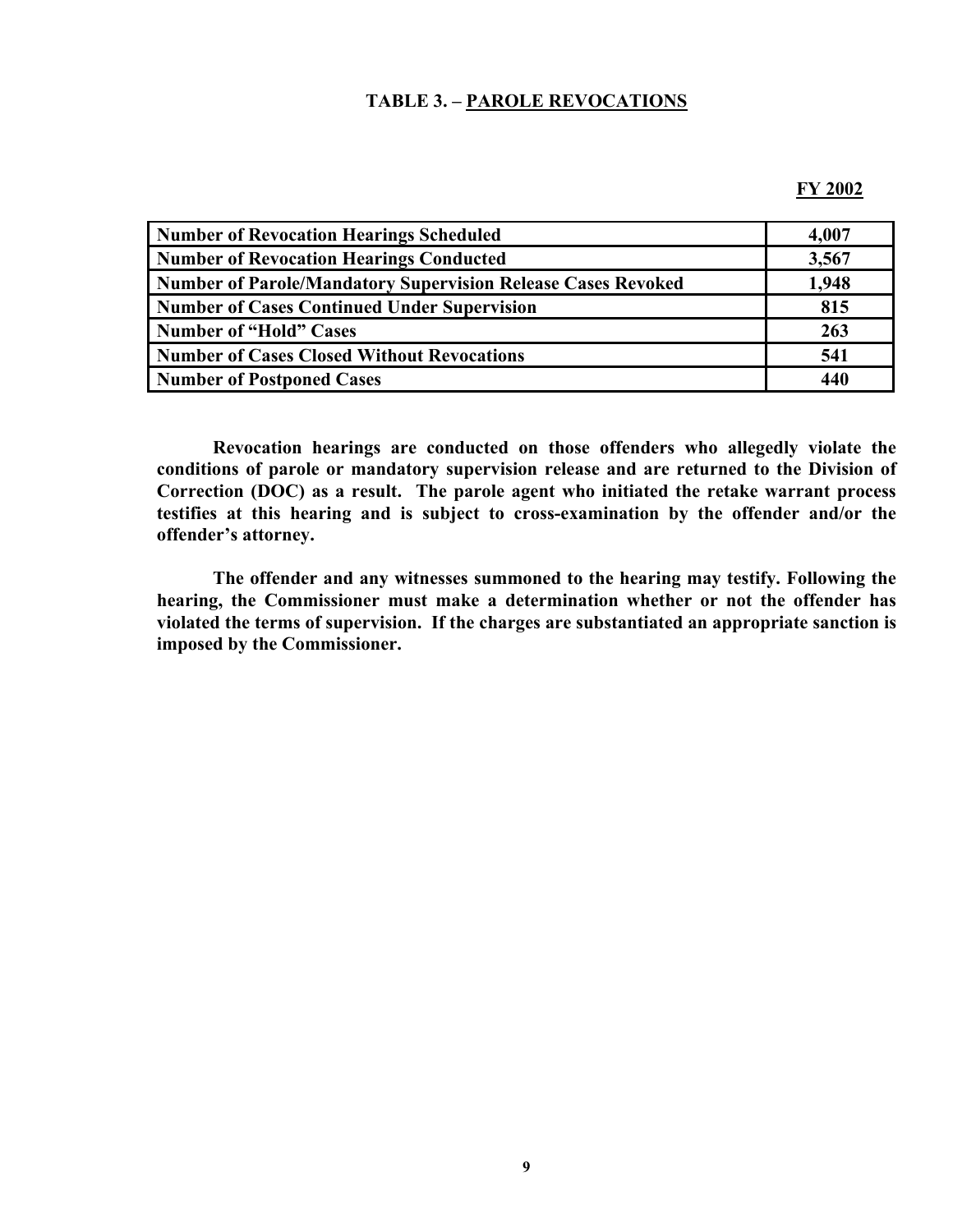#### **TABLE 4. – LIAISON AGENT/WAIVER (LA/W) REVOCATION HEARINGS**

**FY 2002**

| <b>Number of LA/W Hearings Docketed</b>           | 2,677 |
|---------------------------------------------------|-------|
| <b>Number of LA/W Hearings Conducted</b>          | 2,394 |
| <b>Number of Parolees Revoked</b>                 | 1,422 |
| <b>Number of Parolees Continued on Parole</b>     | 432   |
| <b>Number of "Hold" Cases</b>                     | 189   |
| <b>Number of Cases Closed Without Revocations</b> | 351   |
| <b>Number of Cases Postponed</b>                  | 283   |

**As a result of the revocation process, the Commission conducts Liaison Agent/Waiver I (LA/W I) hearings for alleged parole and mandatory supervision release violators charged with "technical" violations, except for new arrests/convictions. Offenders who agree to this process admit to the stated violations and waive the presence of the supervising agent of record at the disposition hearing before a Commissioner. The Division of Parole and Probation (DPP) is represented by the liaison agent for an entire docket.** 

**The LAW I process dramatically reduces the time between the offender's return to DOC custody and the revocation hearing. Between March and June 2002, nearly 85% of all LA/W I cases were heard within 25 days of the offender's return. LA/W II extends this process to offenders who are convicted of new offenses while under supervision. According to DPP, 83% of the offenders who are interviewed choose the LA/W process.**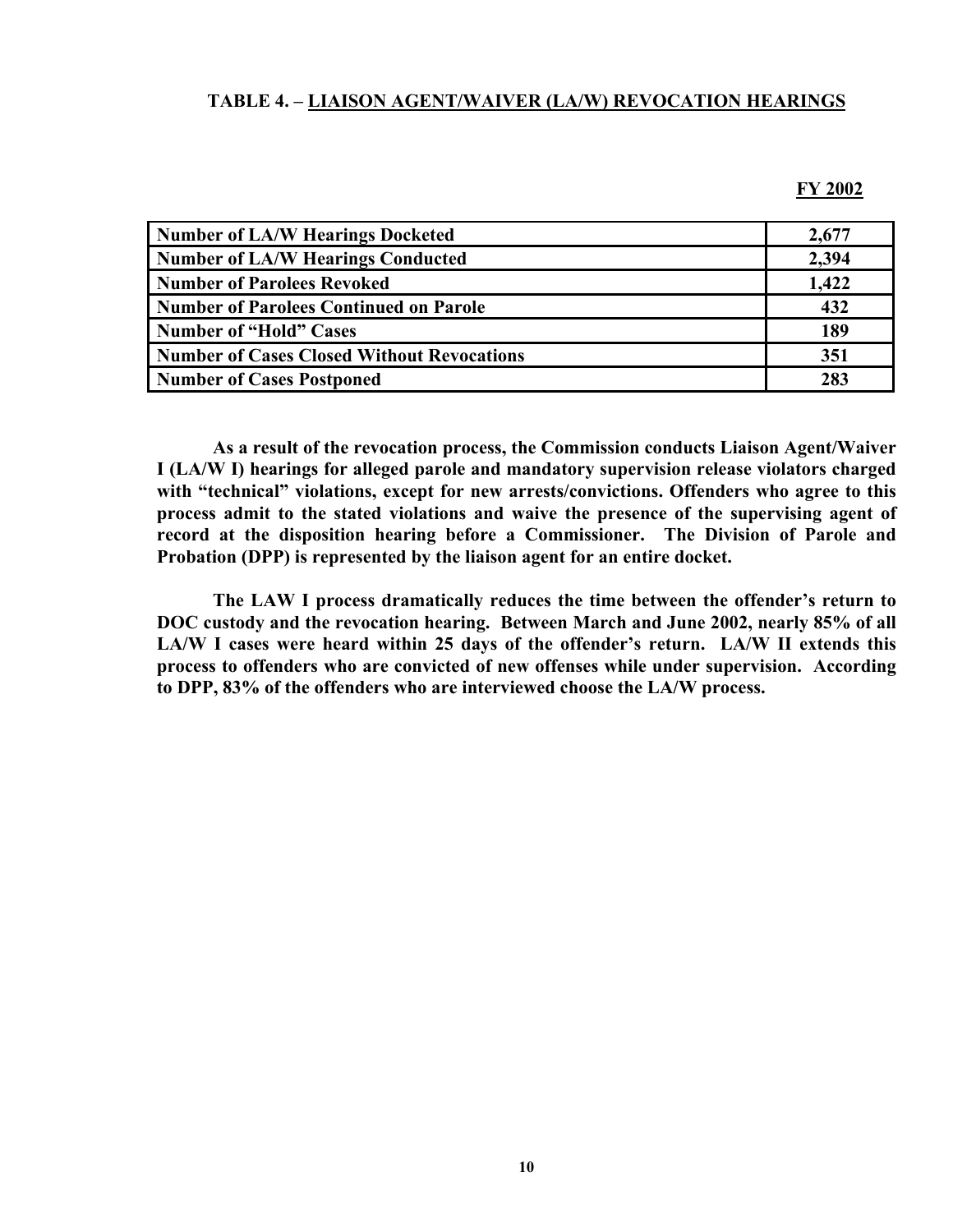# **TABLE 5. – PRELIMINARY PAROLE REVOCATION HEARINGS**

**FY 2002**

| <b>Number of Preliminary Parole Revocation Hearings Conducted</b> |  |
|-------------------------------------------------------------------|--|

**All offenders charged with violation of parole or mandatory release supervision may elect to have a preliminary revocation hearing before a Hearing Officer who determines if**  probable cause exists with respect to the stated violations. If probable cause is found, the **offender is scheduled for a revocation hearing before a Commissioner.**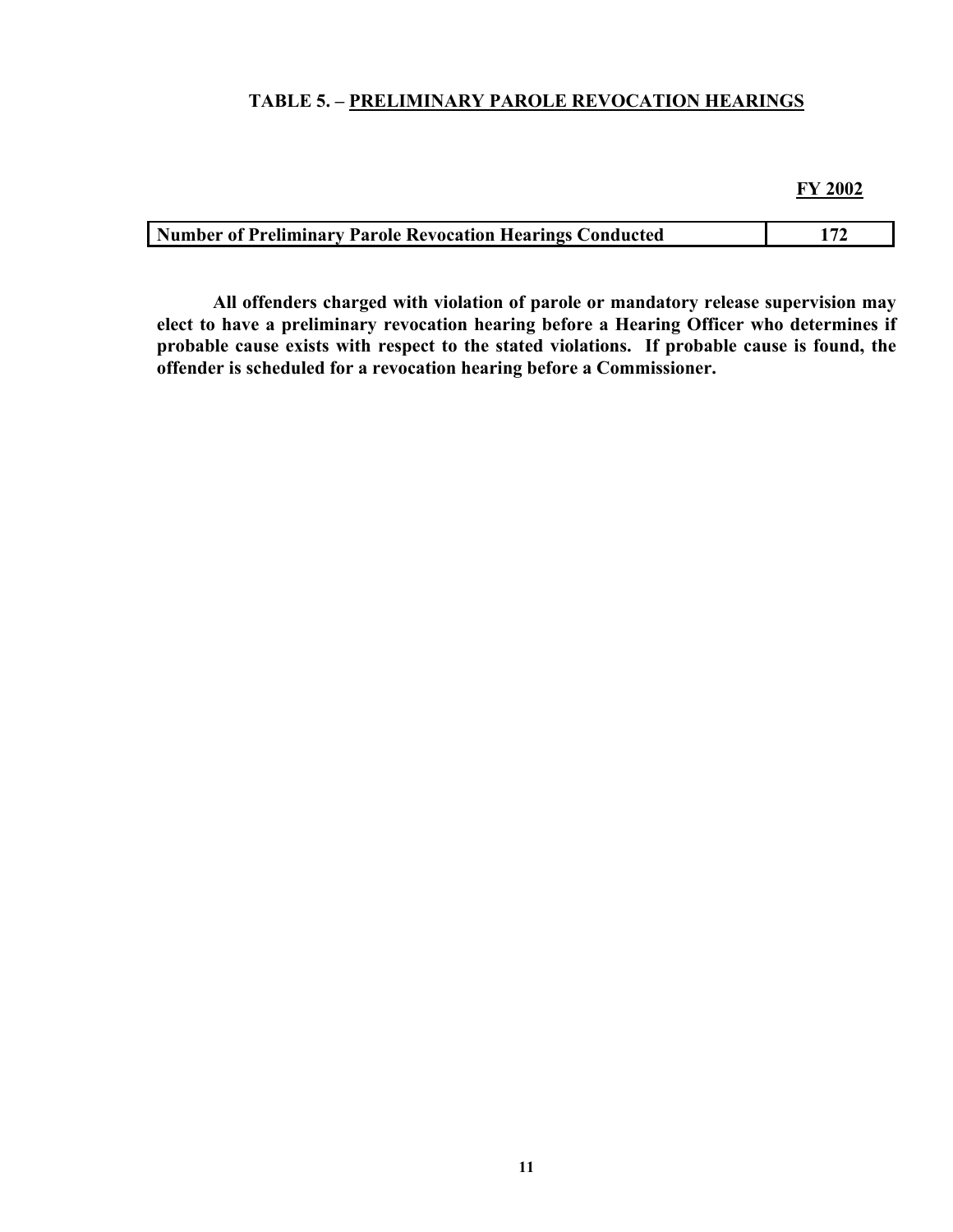#### **TABLE 6. – COMMISSION ADMINISTRATIVE ACTIVITY**

#### **FY 2002**

| <b>Appeals of Parole Decisions Heard Administratively</b> | 1.153 |
|-----------------------------------------------------------|-------|
| <b>Executive Clemency Reviews</b>                         | 44    |
| <b>Office Appointments</b>                                | 169   |
| <b>Release Reprimands</b>                                 |       |
| <b>Administrative Reviews</b>                             |       |

**Commissioners review all recommendations made by Hearing Officers at parole grant hearings and hear administratively all appeals filed in connection with cases heard by Hearing Officers. In addition, Commissioners review case supervision reports submitted by agents of the Division of Parole and Probation and determine what action should be taken with respect to a particular case. Commissioners review requests for pardons and other forms of executive clemency and vote whether the petition is to be forwarded to the Governor. They meet with attorneys and members of the general public (including victims, victims' families, and offenders' families) to discuss specific offenders' cases when office visits have been requested.** 

**Administrative reviews are conducted by Hearing Officers and reviewed by Commissioners in those cases where an offender is serving a term of confinement greater than twelve years for violent offenses and greater than twenty years for non-violent offenses. Such reviews are not face to face with offenders but are "paper" reviews of the offender's case file at Commission headquarters. Administrative reviews are conducted at five-year intervals until the offender reaches eligibility for a parole hearing.**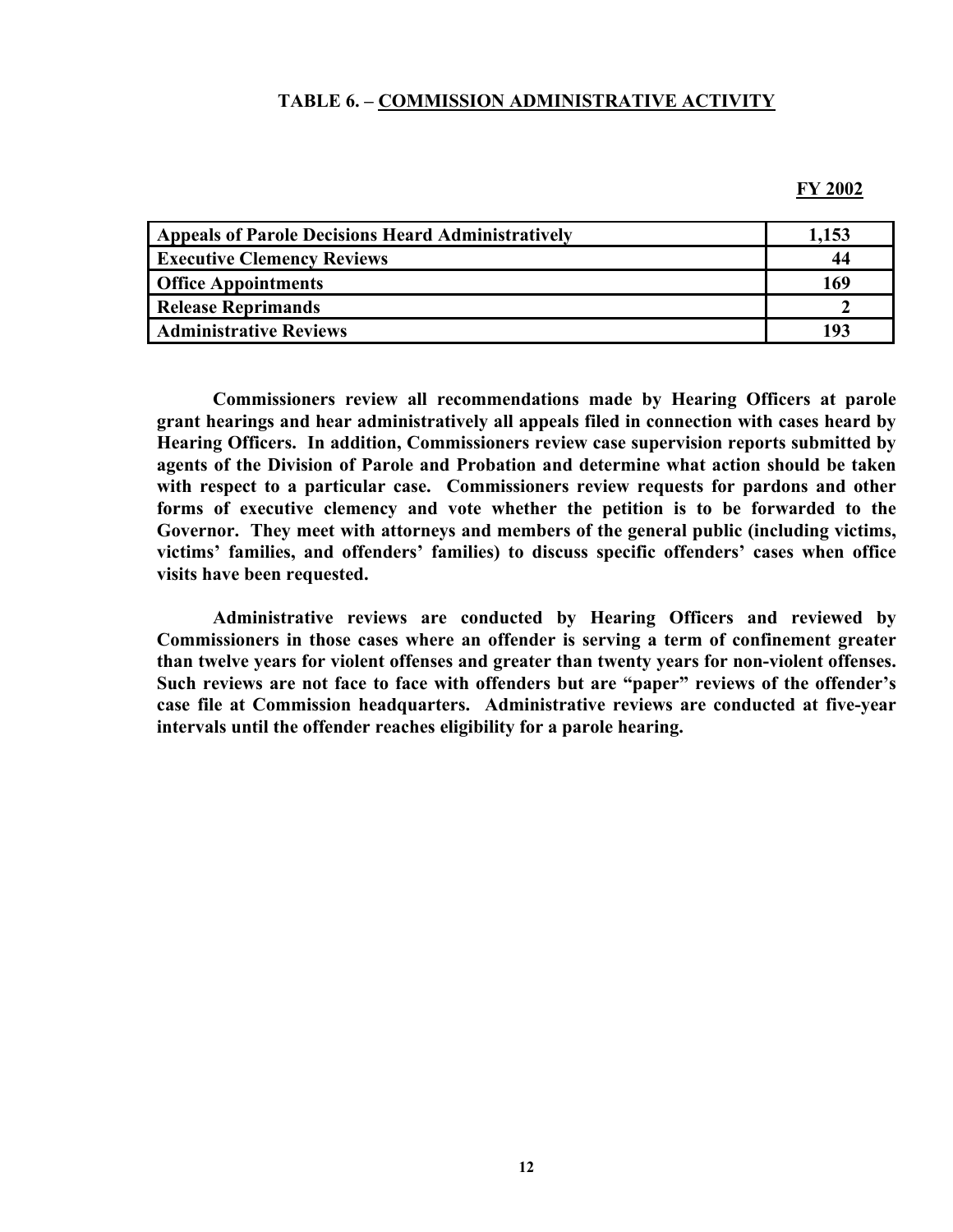#### **TABLE 7. – VICTIM SERVICES**

| <b>Number of Victim Notifications Made</b> | 5.660 |
|--------------------------------------------|-------|

**The Commission's Victim Services Unit ensures that all persons who have requested victim notification are fully apprised of their legal rights. Victims receive timely notification during the parole determination process and are informed of all actions taken by the Commission with respect to the issuance of retake warrants and the revocation process after the offender is released to the community. Victim notification continues until a case has reached its legal expiration date.**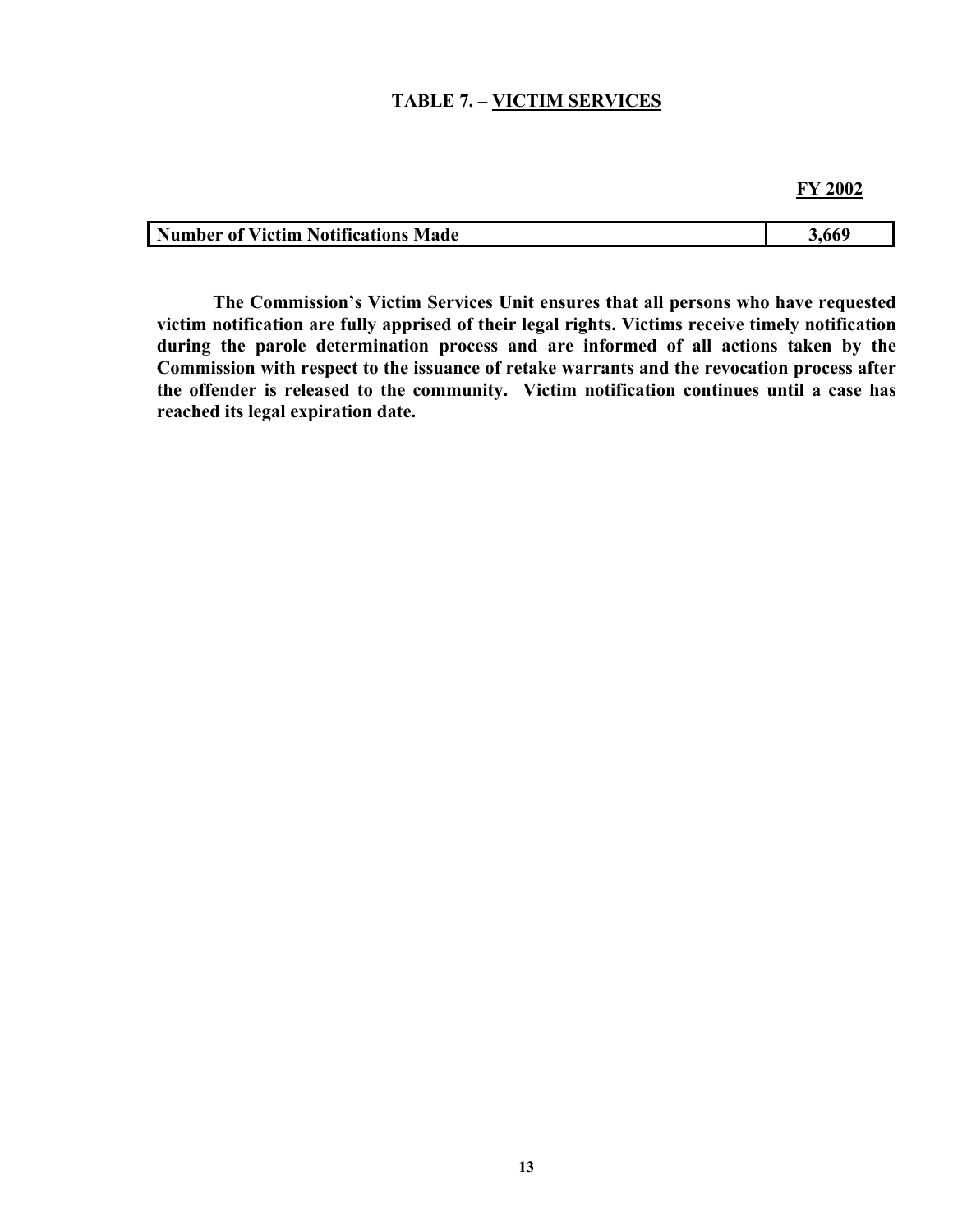### **HOW PAROLE WORKS IN MARYLAND**

#### **WHAT IS PAROLE?**

**Parole is the discretionary and conditional release of an offender into the community to continue serving the term of confinement under supervision by an agent of the Division of Parole and Probation, until the expiration of the full undiminished term. If the parolee violates any of the conditions of parole, he or she is subject to re-incarceration.** 

**To learn more about the laws and regulations that govern the Parole Commission and parole in Maryland, consult the Annotated Code, Correctional Services Article, Title 7. and the Code of Maryland Regulations (COMAR), Title 12, Sections 08.01 and .02.** 

#### **HOW IS PAROLE DIFFERENT FROM PROBATION?**

**Parole is a decision made by the Maryland Parole Commission. Probation is a decision made by a judge. Both decisions result in the conditional release of the offender to serve the balance of the sentence under supervision in the community.** 

## **IS THE PAROLE COMMISSION THE ONLY PAROLING AUTHORITY IN MARYLAND?**

**No. The Board of Review of Patuxent Institution is the paroling authority for offenders (termed "eligible persons") accepted into its program. Only when such offenders leave the Patuxent Institution program and return to the custody of the Division of Correction does the Parole Commission regain paroling authority. In addition, the Governor has sole paroling authority over all offenders serving parolable life sentences.** 

#### **WHAT IS A PAROLE HEARING?**

**A parole hearing is an interview of an offender conducted by a panel of Parole Commissions, a hearing officer or a Commissioner acting as a hearing officer. The interview is intended to elicit information from (and about) the offender that, in addition to information already available to the Commission, including input from the victim, will form the basis of a decision for or against parole.** 

**Most parole hearings are conducted by a hearing officer, who makes a recommendation to a Parole Commissioner. If the offender is serving a life sentence or has been convicted of any form of homicide, the hearing is conducted by a panel of two Commissioners. If the case is being heard in the Division of Correction, also present is the institutional case manager assigned to the offender's case.**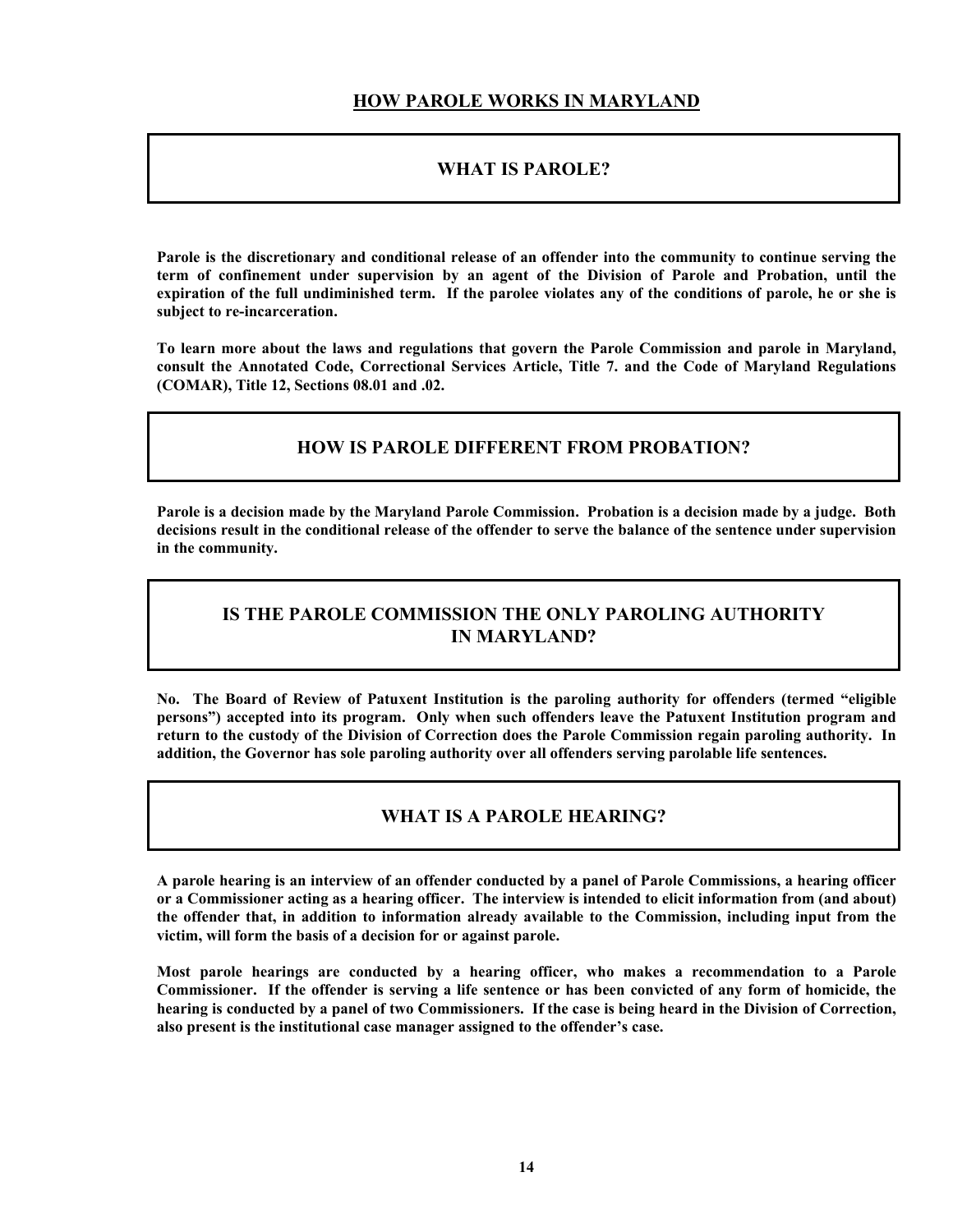## **WHAT IS AN "OPEN" PAROLE HEARING?**

**Effective October 1, 1994, the victims of violent crimes were granted the right to request that the parole hearing of the offender be open to public attendance. Accordingly, the Parole Commission, in cooperation with the Division of Correction, established Regional Open Parole Hearing sites at major institutions across the state and devised a schedule of hearings to accommodate victim requests. Effective October 1, 1996, victims may also make an oral statement at the beginning of the open parole hearing. Other than the presence of attendees and the oral statement option, open parole hearings are conducted in the same manner as any other parole hearing.** 

## **WHEN ARE OFFENDERS ELIGIBLE FOR PAROLE HEARINGS?**

**Most initial parole hearings are conducted for offenders when they have served approximately 25% of their term of confinement. However, some offenders receive their first hearing before the 25% mark; others who have committed certain violent crimes must serve 50% before their hearing. Offenders serving life sentences become eligible for parole consideration after serving 15 or 25 years, depending upon the circumstances of the conviction. There are also a number of laws in effect that prohibit parole consideration for certain offenses.** 

## **WHAT CAN RESULT FROM A PAROLE HEARING?**

**One of three "conclusive" decisions can result from a parole hearing. The decisions are:** 

- **refuse parole;**
- **rehear at a specified time in the future; or**
- **approve for parole.**

**Offenders who are refused parole do not receive further parole consideration unless the Commission receives new information which warrants conducting a parole hearing.**

**There are two types of interim decisions as well:** 

- **hold, or defer the decision until receipt and review of additional information; or**
- **administratively refuse parole, until pending criminal charges are adjudicated.**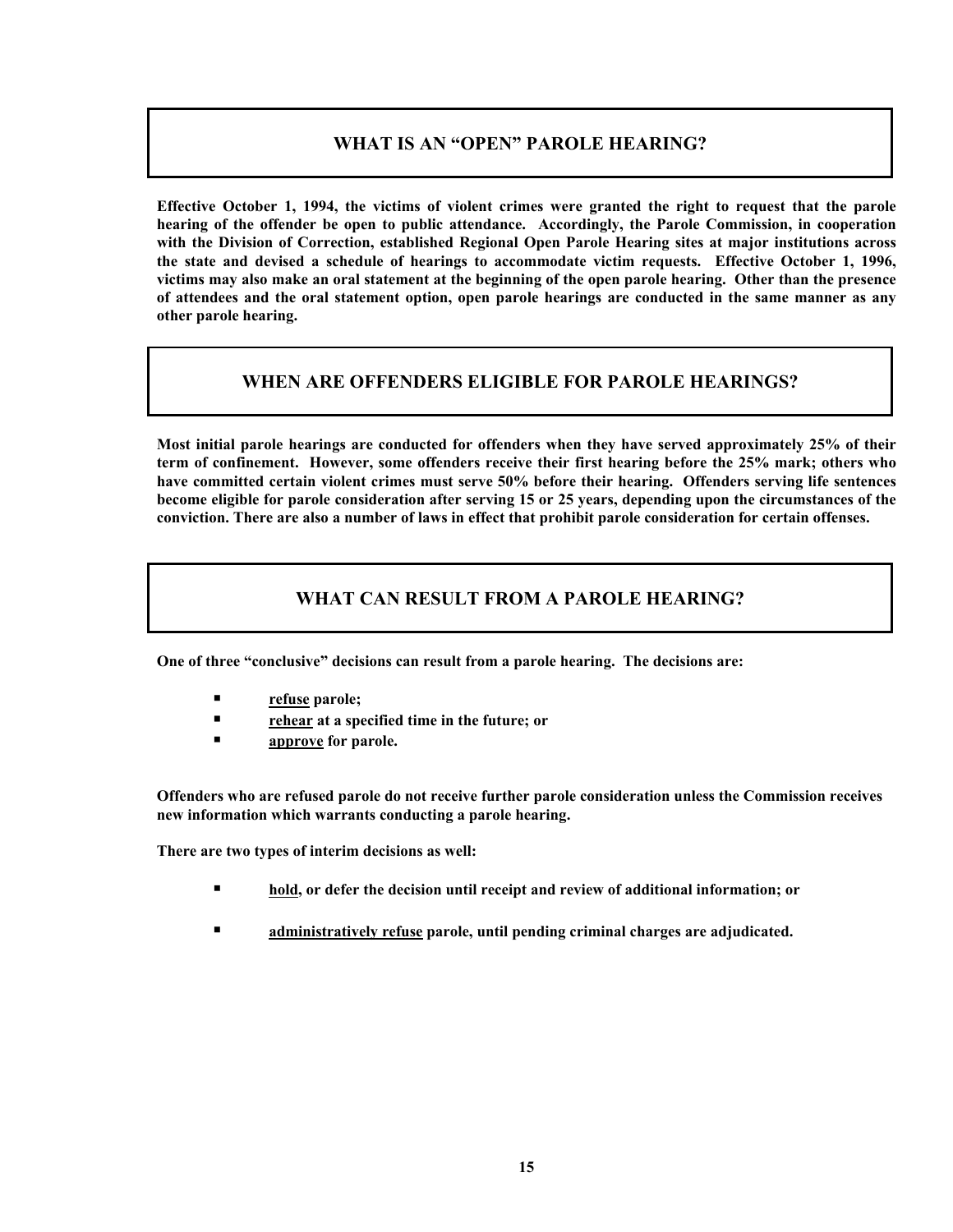# **WHAT DOES THE COMMISSION CONSIDER WHEN IT MAKES A DECISION FOR OR AGAINST PAROLE?**

**By law, the Commission must consider the following criteria when making any decision about parole:** 

- The circumstances surrounding the crime;
- **The offender's physical, mental, and moral qualifications;**
- **The offender's progress during confinement; including the offender's academic progress in mandatory education programs;**
- **Whether there is a reasonable probability the offender will not violate the law if paroled;**
- **Whether the offender's parole would be compatible with the welfare of society;**
- **Any original or updated victim impact statement, and/or any information presented by the victim at a meeting with a Commissioner and/or at the time of an open parole hearing; and**
- **Any recommendation by the sentencing judge.**

**In assessing these criteria, the Commission may also consider other relevant information, such as:** 

- **Prior substance abuse;**
- **Attitude and emotional maturity;**
- **Home and employment plans.**

#### **ARE ALL PAROLE DECISIONS "FINAL?"**

**No. A recommendation made by a hearing officer in connection with a parole hearing is subject to appeal by the inmate or by the Commissioner who reviews the recommendation. These appeals are "heard" administratively at Commission headquarters by a panel of two Commissioners who review the case "on the record." The panel's decision, which may "affirm" or "reverse" the hearing officer's recommendation, is a conclusive decision not subject to further administrative appeal.** 

**In addition, all cases and decisions are subject to further review when new information is received or when circumstances warrant.**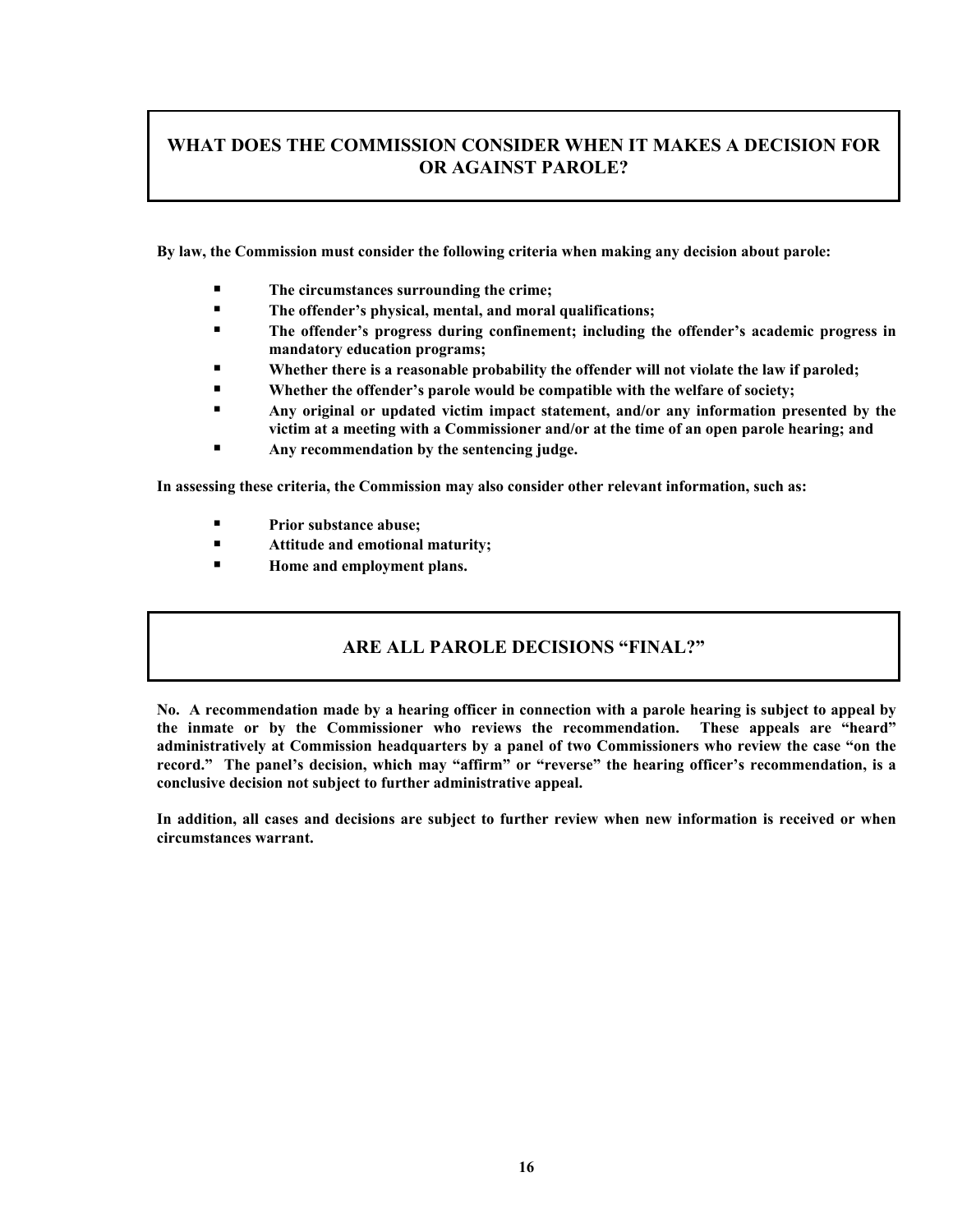# **DO OFFENDERS WHO ARE REFUSED PAROLE SERVE THEIR ENTIRE SENTENCE IN CUSTODY?**

**No. Almost all offenders are allowed to earn diminution of confinement credits (e.g., for good behavior and institutional assignments) that are subtracted from the time they must spend incarcerated. Consequently, most offenders who are not approved for parole by the Parole Commission will be released prior to the maximum expiration of their term of confinement. If an offender is incarcerated in the Division of Correction and has a term of confinement more than 12 months in length, he or she will be released to the community under mandatory supervision.** 

**However, because their release is under conditions exactly like those of parole, their release may be revoked by the Parole Commission for the violation of any of the standard conditions of mandatory release or any special conditions of mandatory release established by a Commissioner.** 

#### **CAN AN OFFENDER BE PAROLED THE SAME DAY AS THE PAROLE HEARING?**

**No. All offenders approved for parole must meet certain pre-release conditions, including a verified and approved home plan. Many offenders must also complete special programs upon which their release has been conditioned.**

**A large number of parole approvals call for a "delayed" release, meaning that the offender will be released in a future month/year, but only upon completion of specified pre-release requirements.** 

**If the offender fails to meet the required pre-release conditions or breaks institutional rules, the parole approval may be suspended and another hearing conducted.** 

#### **WHAT IS A MUTUAL AGREEMENT PROGRAM CONTRACT (MAP)?**

**Certain offenders who meet specified criteria may negotiate a MAP contract with the Division of Correction and the Parole Commission. The MAP contract outlines an individualized program whose requirements the offender must fulfill according to a detailed timetable. So long as those requirements are met, the offender is guaranteed a future parole date. If an offender fails to successfully negotiate a MAP contract or if the contract is cancelled before the release date, the offender reverts to the normal parole hearing process.**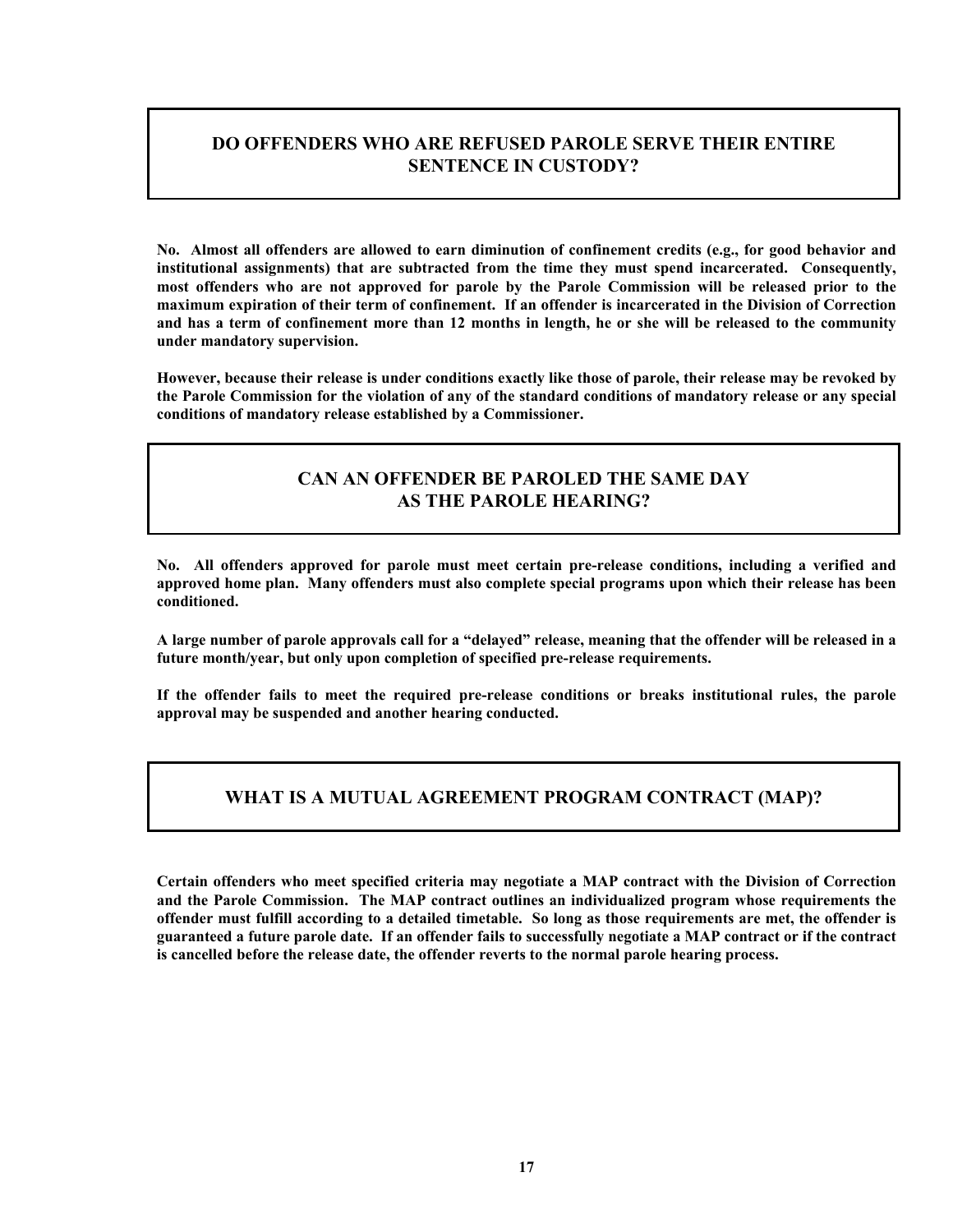## **WHAT IS A PAROLE VIOLATION (REVOCATION) HEARING?**

**If a releasee is alleged to have violated one or more of the conditions of release, a parole violation hearing may be scheduled based on the Commission's issuance of a parole retake warrant or a subpoena. The offender has the right to be represented by legal counsel at a parole violation hearing. If the offender is found guilty of violating the conditions of release, the release may be revoked and the offender may have to serve the balance of his or her original term of confinement.** 

## **WHAT IS A PRELIMINARY PAROLE REVOCATION HEARING?**

**When a releasee is returned to custody for allegedly violating one or more conditions of parole and has not yet been convicted of committing a new crime while on parole, a preliminary parole revocation hearing must be conducted to determine if there is probable cause to continue to confine the offender until a parole violation hearing can be held. The offender may choose to waive the preliminary parole revocation hearing in favor of proceeding directly to the parole violation hearing. If probable cause of a parole violation is not found, the offender is released from custody and returned to supervision.** 

## **WHAT ELSE DOES THE PAROLE COMMISSION DO?**

**Appeals. Panels of two Commissioners review cases administratively when the inmate or another Commissioner files an appeal of a hearing officer's recommendation. Such appeals are designed to ensure the integrity and equity of the hearing process. (Appeals of revocation decisions, on the other hand, may only be filed with the Circuit Court).** 

**Supervision Reports and Requests From the Division of Parole and Probation. Commissioners review and evaluate all requests for the issuance of warrants and subpoenas for alleged violations of release conditions as well as all special reports submitted concerning the ongoing supervision of releasees, whether they are on parole or mandatory supervision.** 

**Reprimands and Office Appointments. Commissioners conduct reprimands of releasees at local Division of Parole and Probation field offices when lack of compliance with release conditions are not serious enough to warrant the offender's return to custody. They also conduct appointments at Commission headquarters with members of the general public who wish to discuss the parole status of individual offenders.** 

**Commission Meetings. The Commissioners meet** *en banc* **twice a month to discuss individual cases, operations, and Commission policies and procedures.**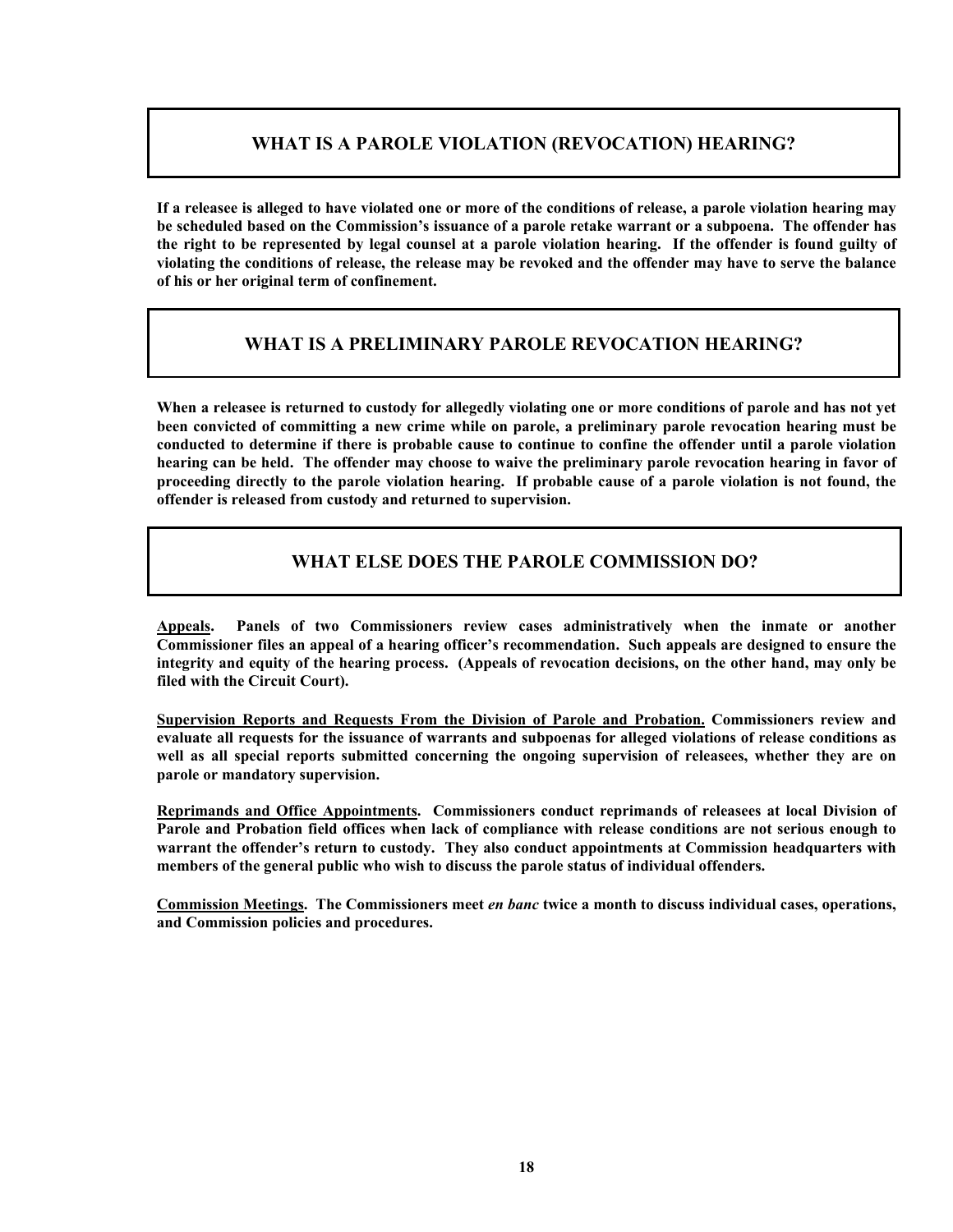# **WHAT ARE PARDONS AND COMMUTATIONS?**

**Pardons and commutations are both forms of executive clemency that may be granted only by the Governor, usually after review and recommendation by the Parole Commission.** 

**A gubernatorial pardon absolves the grantee of guilt for his criminal act(s), and exempts him from the resulting penalties, such as loss of voting privileges. Criteria for pardon consideration are set by each Governor and normally require the passage of a substantial period of time following the end of incarceration or any form of supervision before a pardon will be entertained.** 

**A gubernatorial commutation orders that the grantee shall suffer a lesser penalty for the offense than imposed by the court. The commutation of an offender's sentence is normally considered by the Parole Commission only upon demonstration of extraordinary circumstances.**

## **WHO ARE THE PEOPLE AT THE PAROLE COMMISSION?**

**There are eight Commissioners appointed by the Secretary of Public Safety and Correctional Services, one of whom serves as the Chairperson. The Commissioners serve staggered terms of six years and may be reappointed. The rest of the agency is comprised of ten merit-system hearing officers, two administrators, and an administrative support staff of approximately 59 merit-system employees.** 

**The agency is organized into functional units that provide case opening, scheduling, and docketing; decision and release processing; institutional parole services for inmates and institutions; records maintenance; and general office functions. Its headquarters is located in the Reisterstown Road Plaza Office Center, and it also maintains five satellite offices for institutional parole services staff within Division of Correction institutions located in Baltimore, Hagerstown, Jessup (2), and Westover, Maryland.**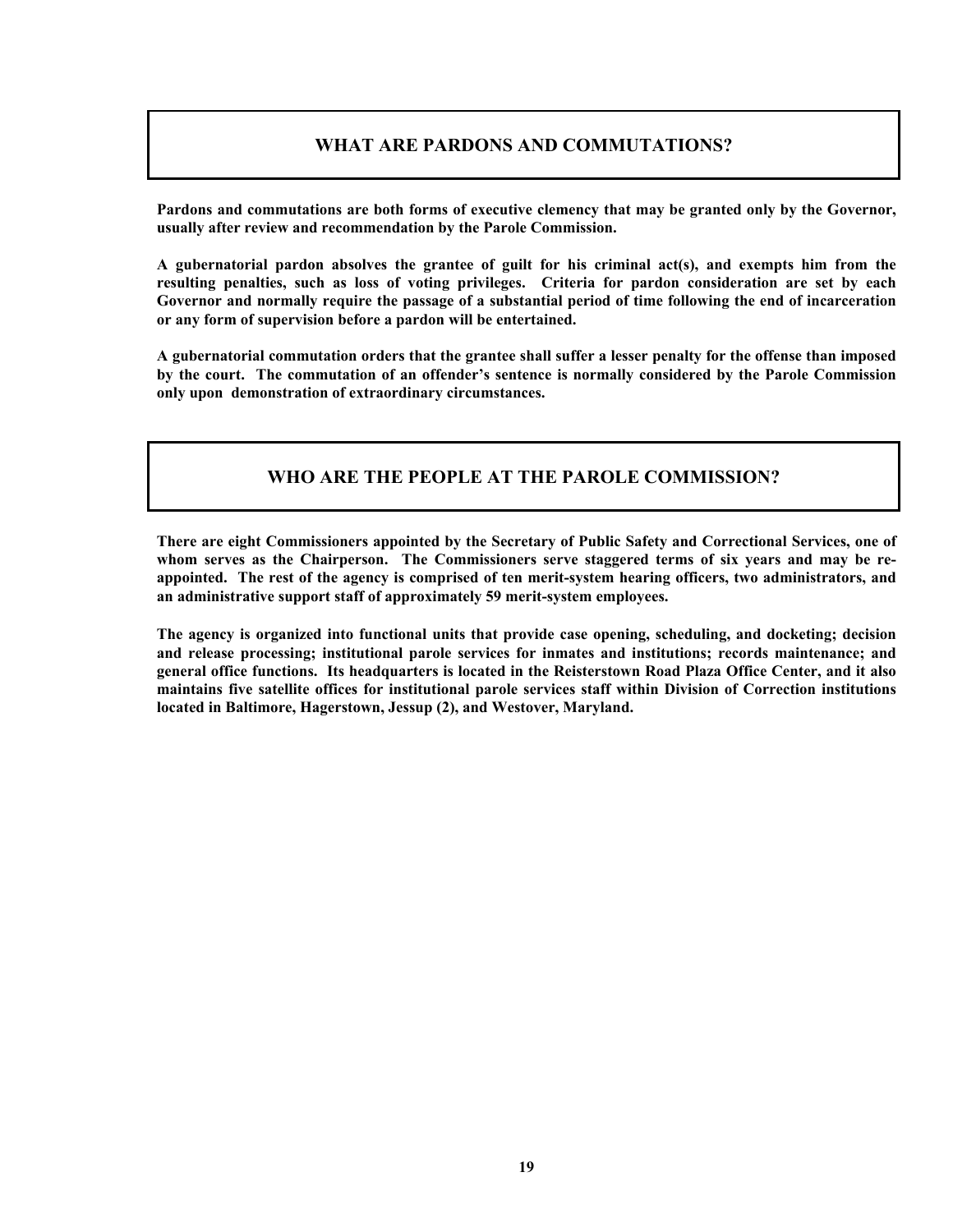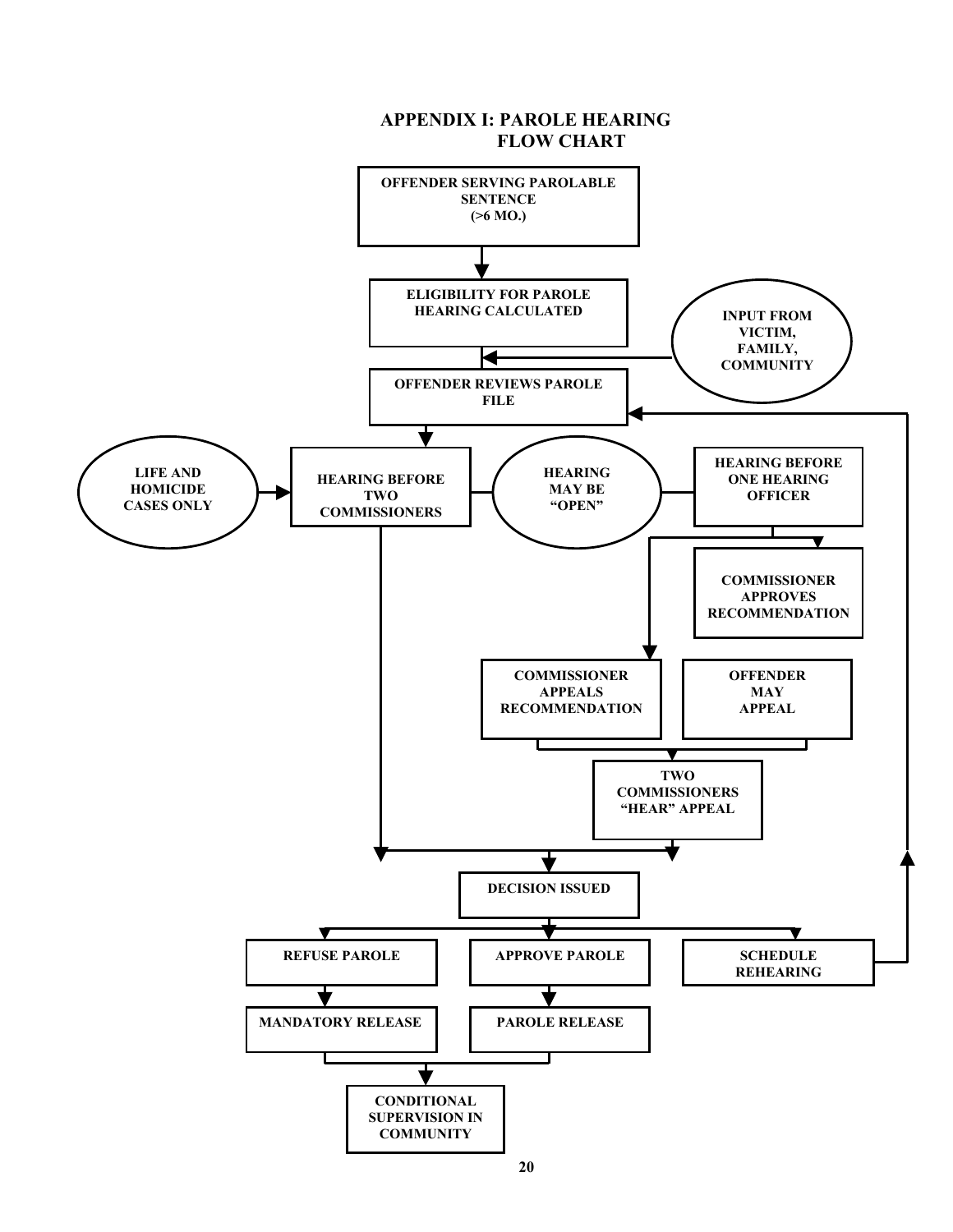# **APPENDIX II: CONDITIONS OF PAROLE**

- **1. Report as directed to and follow your Parole Agent's instructions.**
- **2. Work regularly.**
- **3. Get permission before:** 
	- **a. Changing your home;**
	- **b. Changing your job; or**
	- **c. Leaving the State of Maryland**
- **4. Obey all laws.**
- **5. Notify your Parole Agent immediately if you are arrested.**
- **6. You shall not illegally possess, use, or sell any narcotic drug, "controlled dangerous substance," or related paraphernalia.**
- **7. You shall not own, possess, use, sell, or have under your control any dangerous weapon or firearms of any description without approval of the Parole Commission.**
- **8. You shall so conduct yourself as not to present a danger to yourself or others.**
- **9. Special conditions: See page 1 of this agreement.**

 **NOTE: Conditions 10 and 11 apply to parolees whose term of confinement resulted from a crime or crimes committed on or after May 1, 1991.** 

- **10. You must pay a monthly supervision fee as required by law unless the Parole Commission exempts you wholly or partly from payment of the fee.**
- **11. If ordered by the Parole Commission to undergo drug or alcohol abuse testing, you must pay for the testing if required to do so by the Division of Parole and Probation.**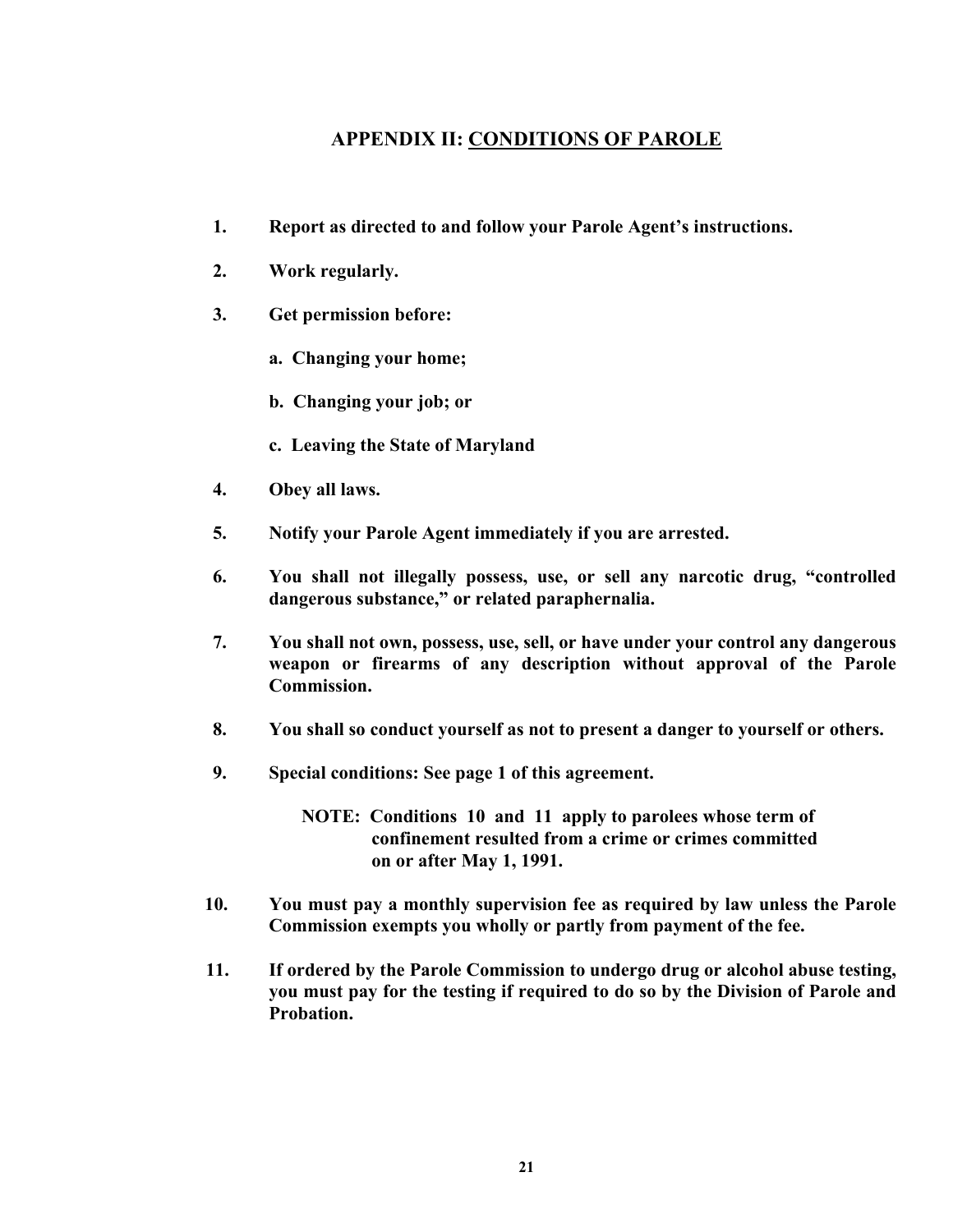# **APPENDIX III: PAROLE AND MANDATORY SUPERVISION PROCESS FLOW CHART**

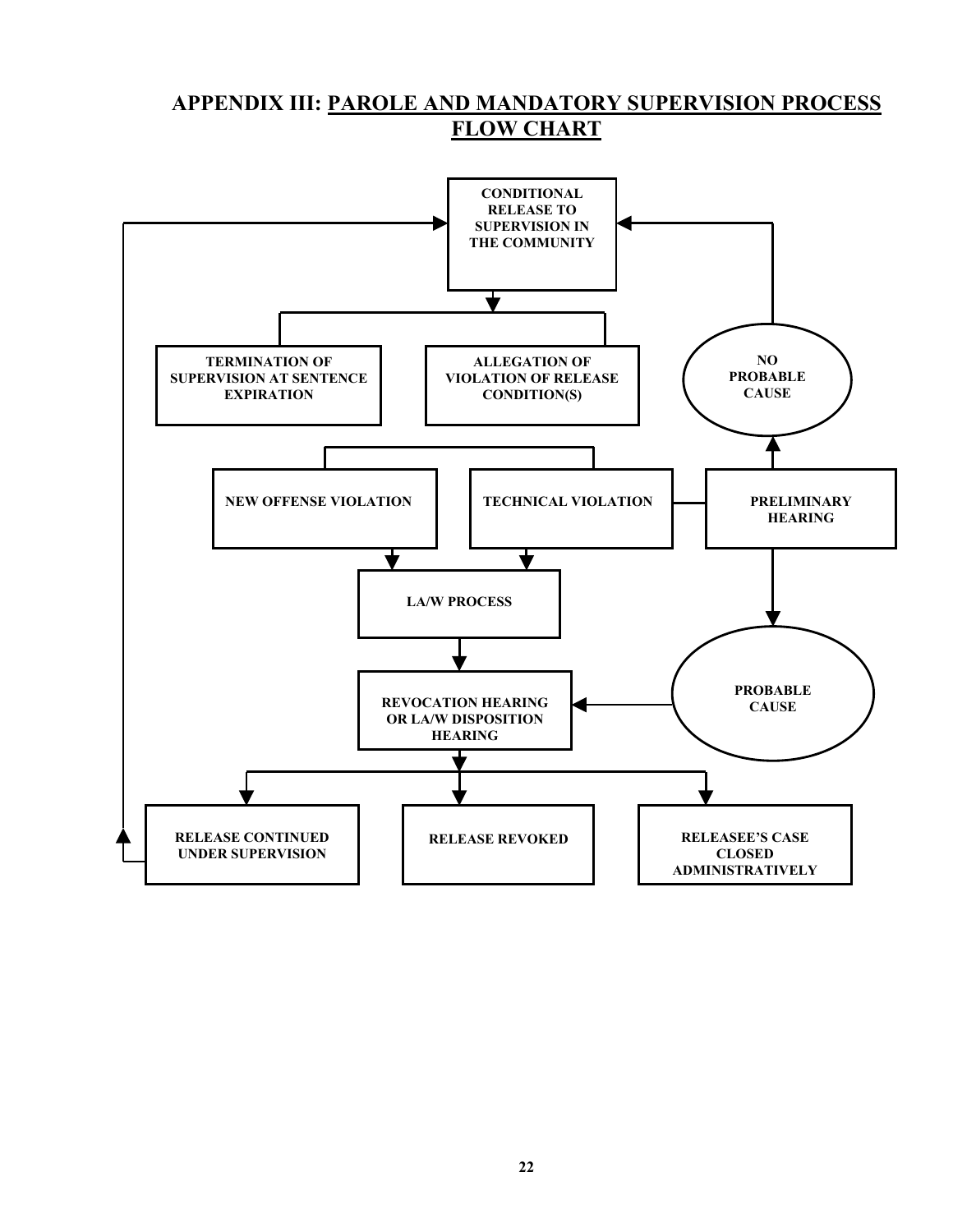# **APPENDIX IV**

# **TABLE OF ORGANIZATION**

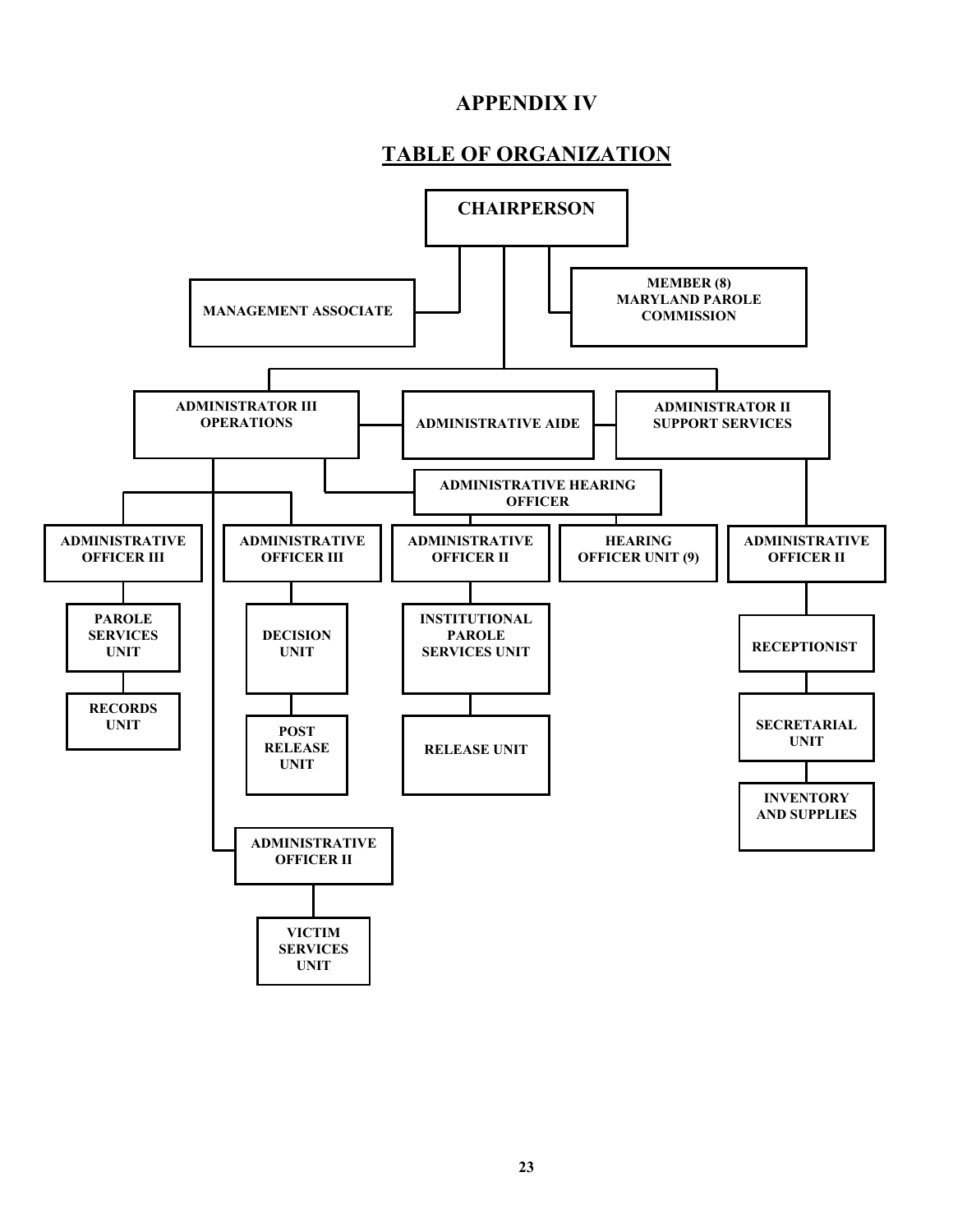# **APPENDIX V: COMMISSIONERS**

**Patricia K. Cushwa, Chairperson - appointed June 1992; appointed Chairperson April 1997; re-appointed January 1998; term will expire January 2004. Ms. Cushwa is a former Maryland State Senator, and is cofounder of CASA, the Washington County agency for victims of spousal abuse.** 

**Candace H. Beckett, Commissioner - appointed August 1998; term will expire January 2003. Ms. Beckett is admitted to the Maryland State Bar and she was engaged in the private practice of law prior to her appointment to the Commission. She worked in corrections and as a special agent for the federal government before entering the practice of law.**

**Michael C. Blount, Commissioner - appointed May 1990; re-appointed in 1995 and 2001; term will expire January 2007. Mr. Blount is a former Baltimore City Police Officer and Court Commissioner for the Baltimore City District Court.** 

**Thomas V. Miller III, Commissioner - appointed in 1996; term will expire January 2002. Mr. Miller is admitted to the Maryland State Bar and the Federal District Court, and is a former Assistant Public Defender in Prince George's County.** 

**Nancy L. Murphy, Commissioner - appointed October 1997; re-appointed in January 2001; term will expire January 2007. Ms. Murphy is a former Maryland State Senator, a former Staff Specialist for the Maryland Higher Education Commission, and served as Attendance Officer for the Baltimore County Board of Education.** 

**Frank G. Pappas, Commissioner - appointed July 1988; re-appointed in 1994; term expired January 2000. Mr. Pappas is a former Regional Administrator with the Federal Drug Enforcement Agency and was previously Chief of Police in Ocean City, Maryland. He retired in September 2002.** 

**Perry Sfikas, Commissioner - appointed September 2002. Term will expire January 2006. Mr. Sfikas is a retired Maryland State Senator. He graduated from George Washington University and received his law degree from the University of Baltimore Law School. He is admitted to the Pennsylvania and District of Columbia Bars. A lifelong resident of Baltimore City, Mr. Sfikas has been active in multiple community task forces and associations, as well as the American Hellenic Education Progressive Association.** 

**Maceo M. Williams, Commissioner - appointed in 1983; re-appointed in 1989, 1994 and 2000; term will expire January 2006. The Reverend Williams holds a Doctorate of Divinity from Howard University, and was formerly the Statewide Coordinator of Special Programs for the Maryland Division of Parole and Probation.** 

**Edward V. Woods, Commissioner - appointed February 1997; re-appointed March 1999; term will expire January 2005. Mr. Woods is a former Commissioner of the Baltimore City Police Department.**